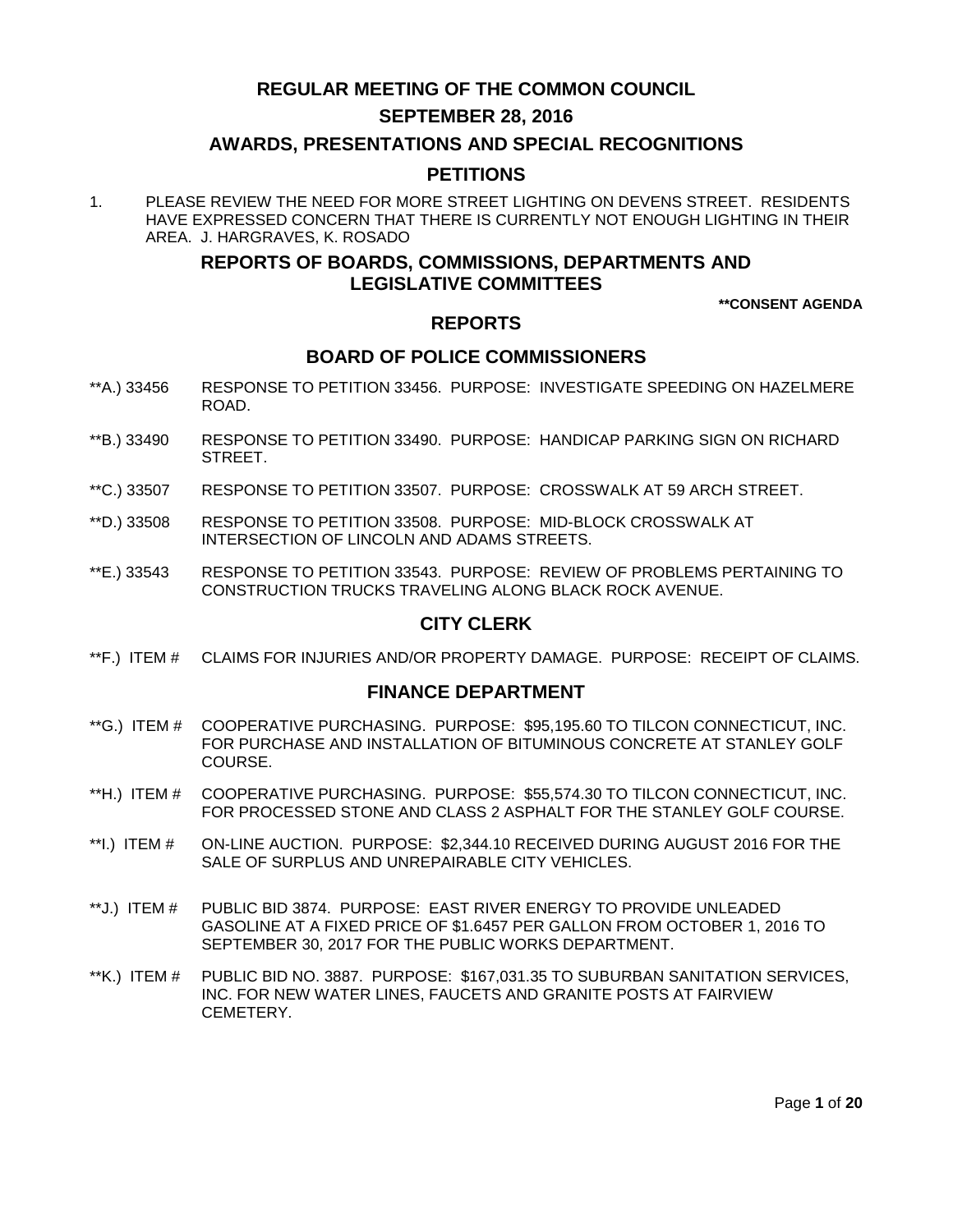# **NEW RESOLUTIONS**

- 1.) ITEM # [AMEND SEC. 2-911 OF THE CODE OF ORDINANCES. PURPOSE: REORGANIZATION OF](#page-8-0)  [CITY DEPARTMENTS AND OFFICES, EXCEPT THE COMMON COUNCIL AND BOARD OF](#page-8-0)  [EDUCATION. J. GIANTONIO](#page-8-0)
- 2.) ITEM # [CONVENYANCE OF PROPERTY. PURPOSE: SALE 125 COLUMBUS BOULEVARD.](#page-10-0)  [J. GIANTONIO](#page-10-0)
- 3.) ITEM # [OCTOBER 2016 AS ITALIAN AMERICAN HERITAGE MONTH AND COLUMBUS DAY.](#page-10-1)  [C. CARLOZZI, JR.](#page-10-1)
- 4.) ITEM # [BIOTERRORISM/EMERGENCY PREPAREDNESS PLANNING PROGRAM. PURPOSE:](#page-10-2)  [RECEIPT OF GRANT FUNDING OF \\$53,044 FROM THE STATE OF CONNECTICUT](#page-10-2)  [DEPARTMENT OF PUBLIC HEALTH. J. GIANTONIO, R. SMEDLEY](#page-10-2)
- 5.) ITEM # [ANTI-BLIGHT ORDINANCE. PURPOSE: PROPOSED AMENDMENT TO THE CODE OF](#page-11-0)  [ORDINANCES SEC. 7-42 AND 7-45 TO GIVE CONSIDERATION IN ENFORCEMENT TO](#page-11-0)  [HISTORIC PROTECTED PROPERTIES. D. NAPLES](#page-11-0)
- 6.) ITEM # [BIOTERRORISM/EMERGENCY PREPAREDNESS PLANNING PROGRAM. PURPOSE:](#page-14-0)  [\\$36,140 TO EMS TO ASSIST WITH EMERGENCY PLANNING FOR THE HEALTH](#page-14-0)  [DEPARTMENT. J. GIANTONIO, R. SMEDLEY](#page-14-0)
- 7.) ITEM # [BUDGET APPROPRIATIONS. PURPOSE: GRANT FUNDING FROM THE STATE OF](#page-15-0)  CONNECTICUT – [HEALTH PER CAPITA. J. GIANTONIO, R. SMEDLEY](#page-15-0)
- 8.) ITEM # [LEAD POISONING AND PREVENTION. PURPOSE: RECEIPT OF ADDITIONAL FUNDING](#page-16-0)  [OF \\$31,130 FROM THE STATE OF CONNECITCUT DEPARTMENT OF PUBLIC HEALTH.](#page-16-0)  [J. GIANTONIO, R. SMEDLEY](#page-16-0)
- 9.) ITEM # [OBESITY IN SCHOOL AGE CHILDREN. PURPOSE: RECEIPT OF FUNDING OF \\$25,114](#page-17-0)  [FROM THE STATE OF CONNECTICUT DEPARTMENT OF PUBLIC HEALTH.](#page-17-0)  [J. GIANTONIO, R. SMEDLEY](#page-17-0)
- 10.) ITEM # [GRANT FUNDED PERSONNEL PERFORM SERVICES. PURPOSE: MINIMIZING THE RISK](#page-17-1)  [OF SPREADING SEXUALLY TRANSMITTED DISEASES THROUGH AWARENESS,](#page-17-1)  [INDENTIFICATION, TREATMENT AND INTERVENTION. J. GIANTONIO, R. SMEDLEY](#page-17-1)
- 11.) ITEM # [SENIOR CENTER. PURPOSE: COMMUNITY BASED EXERCISE PROGRAM ZUMBA GOLD](#page-18-0)  [FOR SENIORS. J. GIANTONIO, R. SMEDLEY](#page-18-0)
- 12.) ITEM # [CLEAN WATER ACT. PURPOSE: \\$148,000 TO CDM SMITH FOR CONSULTING](#page-19-0)  [ENGINEERING ASSISTANCE FOR THE PUBLIC WORKS DEPARTMENT.](#page-19-0)  [D. NAPLES, J. SANDERS, JR.](#page-19-0)

# **UNFINISHED BUSINESS**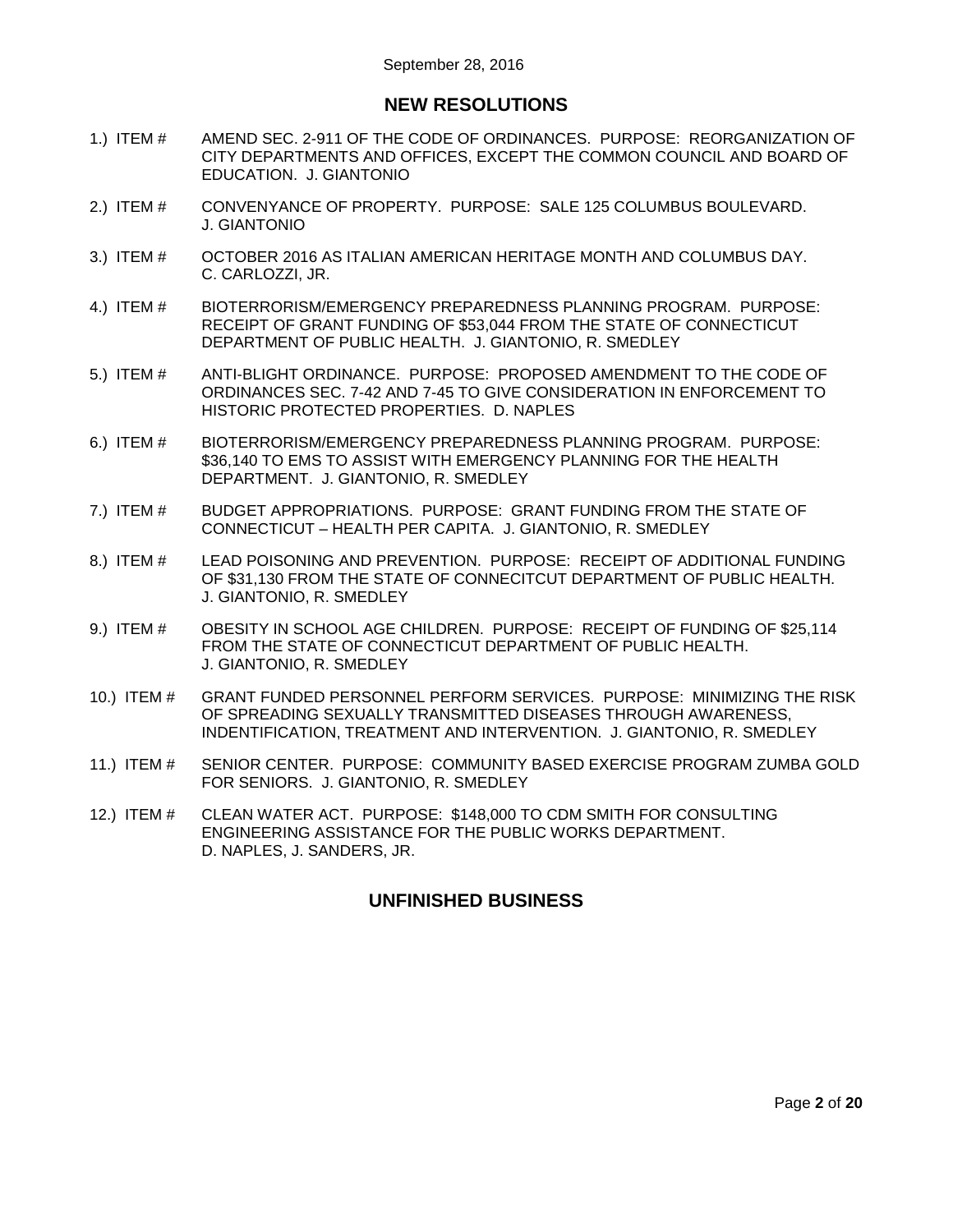# **REGULAR MEETING OF THE COMMON COUNCIL**

# **SEPTEMBER 28, 2016**

## **AWARDS, PRESENTATIONS AND SPECIAL RECOGNITIONS**

## **PETITIONS**

1. PLEASE REVIEW THE NEED FOR MORE STREET LIGHTING ON DEVENS STREET. RESIDENTS HAVE EXPRESSED CONCERN THAT THERE IS CURRENTLY NOT ENOUGH LIGHTING IN THEIR AREA. J. HARGRAVES, K. ROSADO

# **REPORTS OF BOARDS, COMMISSIONS, DEPARTMENTS AND LEGISLATIVE COMMITTEES**

**\*\*CONSENT AGENDA**

# **REPORTS**

# **BOARD OF POLICE COMMISSIONERS**

## <span id="page-2-0"></span>**\*\*A.) 33456 RESPONSE TO PETITION 33456. PURPOSE: INVESTIGATE SPEEDING ON HAZELMERE ROAD.**

REPORT OF: THE BOARD OF POLICE COMMISSIONERS

To Her Honor, the Mayor, and the Common Council of the City of New Britain: the undersigned beg leave to report the following:

#### ITEM #: 33456

RE: Common Council Petition #33456, re: Please investigate speeding on Hazelmere Road in response to complaints from neighborhood residents.

The Traffic Safety Bureau supervisor conducted a traffic study and found no motor vehicle accidents on Hazelmere Road in the past three years. During the same time period, there have been no reported motor vehicle complaints or motor vehicle arrests. The Patrol Division and the Traffic Safety Bureau have monitored the area on several occasions, but observed no motor vehicles travelling excessively fast in the posted 25 MPH zone. Data indicates no excessive speed problem on Hazelmere Road and no action necessary by the Board. The Patrol Division and the Traffic Safety Bureau will continue random enforcement patrols in the area.

As a result of the Traffic Safety Bureau findings and corrective actions, the Board voted to continue with random enforcement patrols in the area.

> Jack W. Ferguson II Clerk of the Board

### <span id="page-2-1"></span>**\*\*B.) 33490 RESPONSE TO PETITION 33490. PURPOSE: HANDICAP PARKING SIGN ON RICHARD STREET.**

### REPORT OF: THE BOARD OF POLICE COMMISSIONERS

To Her Honor, the Mayor, and the Common Council of the City of New Britain: the undersigned beg leave to report the following:

#### ITEM #: 33490

RE: Common Council Petition #33490, re: Please look into placing a handicapped sign in front of the property at 34 Richard Street. Residents have complained about the inability for ADA buses to provide appropriate pick up and transportation due to the lack of parking/pick up locations in this area.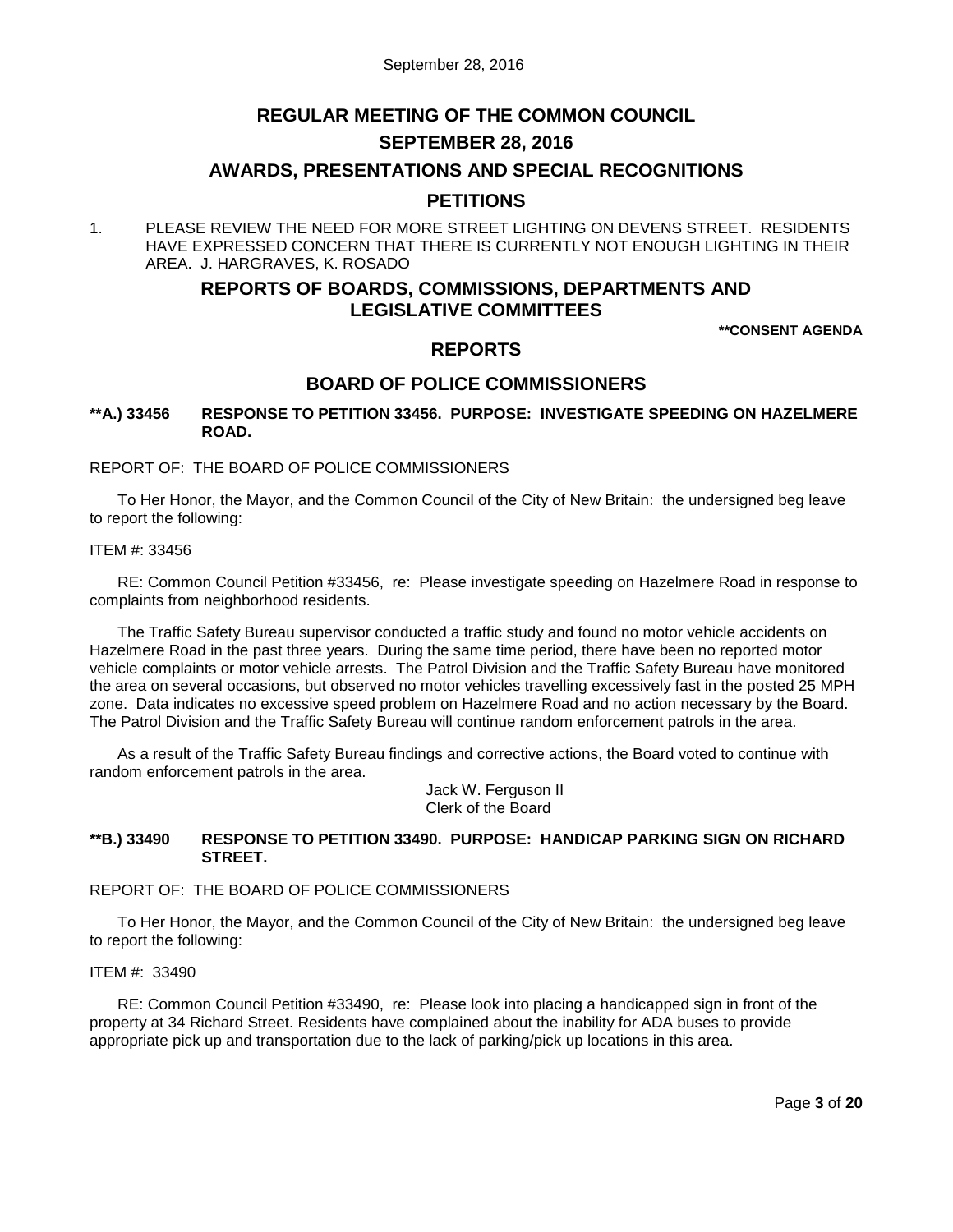The Traffic Bureau Supervisor inspected the area and consulted with the Engineering Project Manager of Public Works regarding this request. Authorizing a handicap parking sign installed by the City carries with it the requirement to make the area compliant with ADA regulations. Furthermore, a handicap parking sign does not guarantee an open space for an ADA bus to pick up or drop off passengers. It is recommended that this request be denied, and in its place create a space "No Parking Zone – Buses Only", to allow for the safe loading and unloading of ADA bus passengers.

The Board voted to deny the placing of a handicapped sign in front of the property at 34 Richard Street, instead place a "No Parking Zone – Buses Only" sign to allow for the safe loading and unloading of ADA bus passengers.

Jack W. Ferguson II Clerk of the Board

### <span id="page-3-0"></span>**\*\*C.) 33507 RESPONSE TO PETITION 33507. PURPOSE: CROSSWALK AT 59 ARCH STREET.**

### REPORT OF: THE BOARD OF POLICE COMMISSIONERS

To Her Honor, the Mayor, and the Common Council of the City of New Britain: the undersigned beg leave to report the following:

ITEM #: 33507

RE: Common Council Petition #33507, re: Please conduct a traffic study to add a crosswalk at 59 Arch Street to South Congregational First Baptist Church. Residents have expressed a need for a crosswalk in this area.

The Traffic Bureau Supervisor inspected the area and consulted with the Public Works Engineering Project Manager regarding this request. This would be a mid-block crossing with no vehicular traffic controls. Currently, a clearly marked, traffic signal controlled pedestrian crosswalk, is located a short distance away at the intersection of Arch Street, Main Street, Chestnut Street and Walnut Street. The Traffic Bureau and Engineering recommendation is to deny this petition.

The Board voted to deny this petition to add a crosswalk at 59 Arch Street.

Jack W. Ferguson II Clerk of the Board

## <span id="page-3-1"></span>**\*\*D.) 33508 RESPONSE TO PETITION 33508. PURPOSE: MID-BLOCK CROSSWALK AT INTERSECTION OF LINCOLN AND ADAMS STREETS.**

#### REPORT OF: THE BOARD OF POLICE COMMISSIONERS

To Her Honor, the Mayor, and the Common Council of the City of New Britain: the undersigned beg leave to report the following:

#### ITEM #: 33508

RE: Common Council Petition #33508, re: Please conduct a traffic study to add a mid-block crosswalk at the intersection of Lincoln and Adams Streets along with updating the existing crosswalk at Adams and Vine Streets. Area residents use this path for direct access to Walnut Hill Park.

The Traffic Bureau Supervisor inspected the area and consulted with the Public Works Engineering Project Manager regarding this request. There appears to be a significant number of pedestrians, many with strollers, who frequent the area and access Walnut Hill Park along this path. It is recommended to approve this petition for a crosswalk at the intersection of Lincoln and Adams Street with high visibility signage as needed, and to update the existing crosswalk at Adams and Vine Streets with new signage.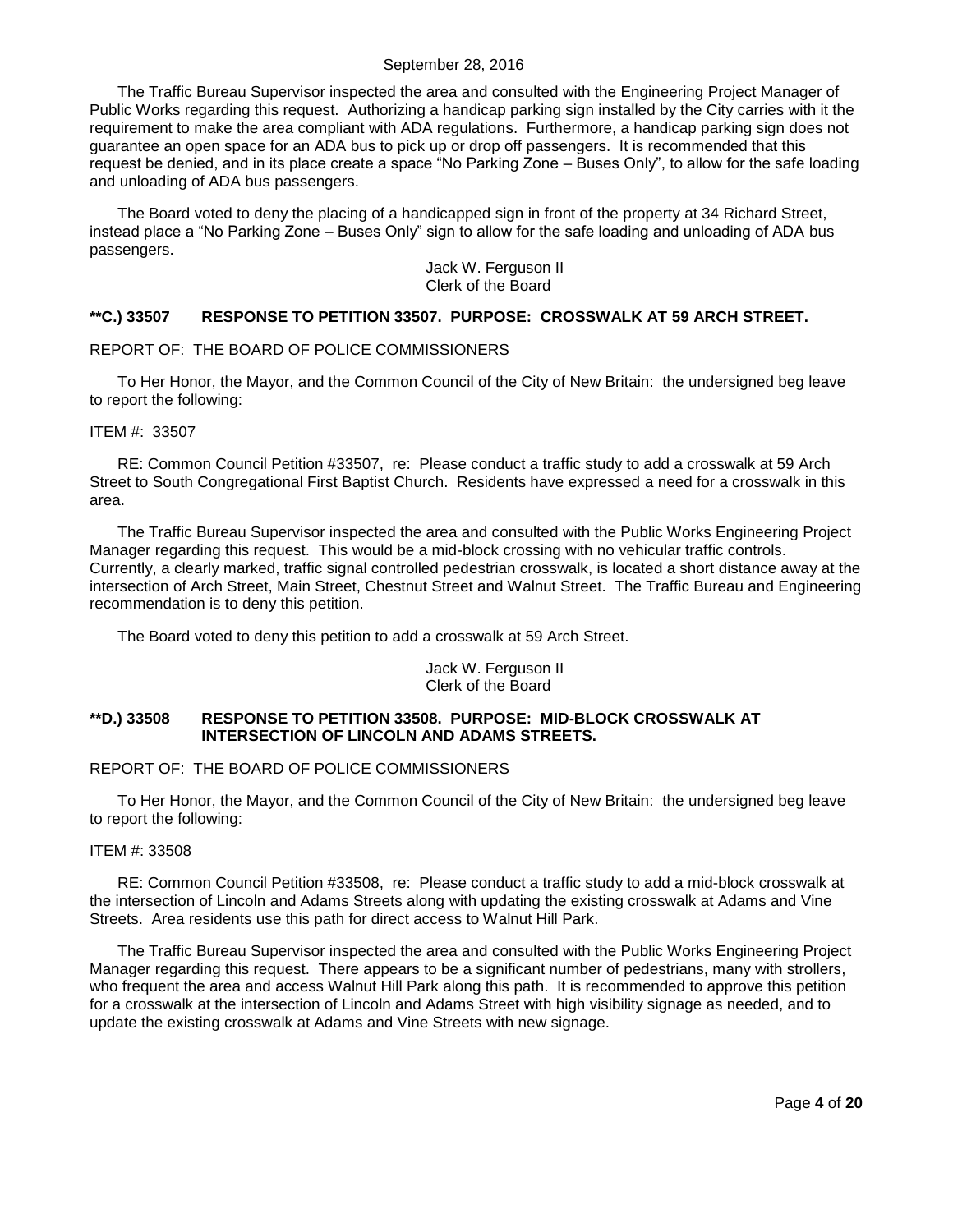The Board voted to approve this petition to add a mid-block crosswalk at the intersection of Lincoln and Adams Streets with high visibility signage as needed, along with updating the existing crosswalk at Adams and Vine Streets.

> Jack W. Ferguson II Clerk of the Board

## <span id="page-4-0"></span>**\*\*E.) 33543 RESPONSE TO PETITION 33543. PURPOSE: REVIEW OF PROBLEMS PERTAINING TO CONSTRUCTION TRUCKS TRAVELING ALONG BLACK ROCK AVENUE.**

### REPORT OF: THE BOARD OF POLICE COMMISSIONERS

To Her Honor, the Mayor, and the Common Council of the City of New Britain: the undersigned beg leave to report the following:

### ITEM #: 33543

RE: Common Council Petition #33543, re: Please review the problems along Black Rock Avenue regarding construction trucks continuing to travel along the street, late night to early morning, speeding and disruptions. Residents have complained numerous times about on-going issues with trucks and would like truck traffic to use alternative route other than Corbin Avenue exit off Route 72.

This complaint was previously addressed by Petitions #32118 and #33257. As a result of these petitions, "No Engine Brake" signs were installed on Black Rock Avenue and a formal request was made by Chief James Wardwell to the Office of the State Traffic Administration (OSTA) to designate Black Rock Avenue as a "No Through Truck" route, and it was denied. The Patrol Division and Traffic Safety Bureau will conduct speed enforcement in the area, specifically during the late night and early morning hours, in an attempt to minimize the impact to the area residents.

This petition requires no further action by the Board.

Jack W. Ferguson II Clerk of the Board

# **CITY CLERK**

## <span id="page-4-1"></span>**\*\*F.) ITEM # CLAIMS FOR INJURIES AND/OR PROPERTY DAMAGE. PURPOSE: RECEIPT OF CLAIMS.**

### REPORT OF: City Clerk

To Her Honor, the Mayor, and the Common Council of the City of New Britain: the undersigned beg leave to report the following:

ITEM #:

RE: CLAIMS FOR INJURIES AND/OR PROPERTY DAMAGE

CLAIMANTS NAME Revzon, Michael A. Staywell Llc

Mark H. Bernacki City Clerk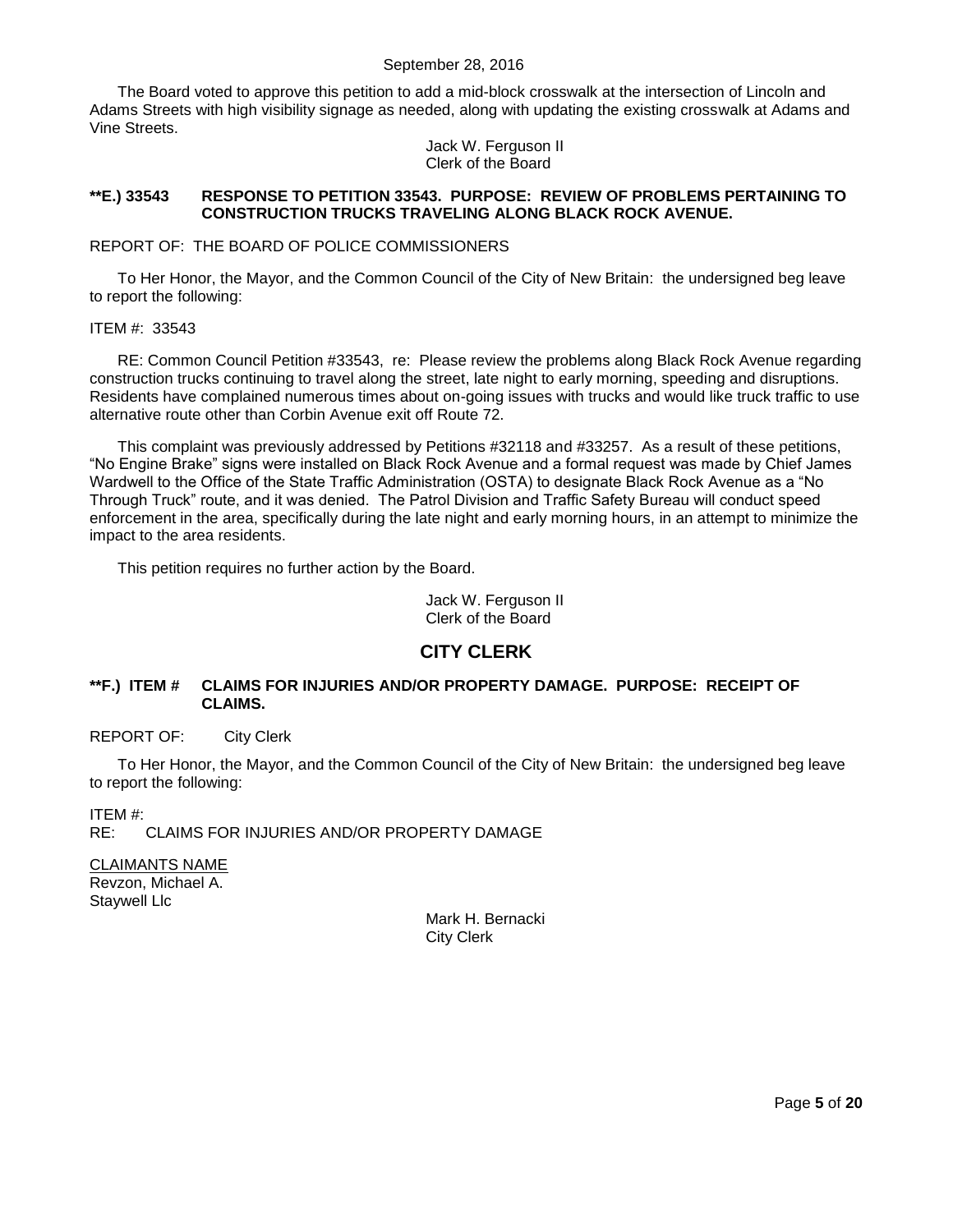# **FINANCE DEPARTMENT**

#### <span id="page-5-0"></span>**\*\*G.) ITEM # COOPERATIVE PURCHASING. PURPOSE: \$95,195.60 TO TILCON CONNECTICUT, INC. FOR PURCHASE AND INSTALLATION OF BITUMINOUS CONCRETE AT STANLEY GOLF COURSE.**

#### REPORT OF: Finance Dept., Purchasing Division

To Her Honor, the Mayor, and the Common Council of the City of New Britain: the undersigned beg leave to report the following:

ITEM #:

RE: Cooperative Purchasing of Bituminous Concrete and the Installation of it at the Stanley Golf Course for the Parks, Recreation and Community Services Department

DATE: September 28, 2016

In accordance with City Code of Ordinances, Chapter 2, Article VIII, Division 1, Section 2-538 (a) and (b), a purchase order was requested by the Parks, Recreation and Community Services Department for the following under the State of Connecticut's Cooperative Purchasing Plan:

| Supplier                 | Item                                           | Price       |
|--------------------------|------------------------------------------------|-------------|
| Tilcon Connecticut, Inc. | Bituminous Concrete and the Installation of it | \$95.195.60 |
| New Britain, CT          |                                                |             |

The Parks, Recreation and Community Services Department has requested the purchase of Bituminous Concrete and the Installation of it around the Stanley Golf Course Club House, Service Road, and Maintenance Building utilizing the State of Connecticut's Contract Award #15PSX0232.The areas that the Bituminous Concrete will be installed at the Stanley Golf Course have not been paved for approximately twenty-five (25) years and are in need of repairs and installation of new Bituminous Concrete due to cracks and holes in the pavement. Funding for this purchase is within a LOCIP, Fiscal Year 2017, account number, 2131500117- 52094, Public Works, Stanley Golf Course Paving.

RESOLVED: That the Purchasing Agent is hereby authorized to issue a purchase order for \$95,195.60 to Tilcon Connecticut, Inc. of New Britain, CT for the purchase of Bituminous Concrete and the Installation of it at the Stanley Golf Course utilizing the State of Connecticut's Cooperative Purchasing Plans, Contract Award #15PSX0232.

#### Jack Pieper Purchasing Agent

### <span id="page-5-1"></span>**\*\*H.) ITEM # COOPERATIVE PURCHASING. PURPOSE: \$55,574.30 TO TILCON CONNECTICUT, INC. FOR PROCESSED STONE AND CLASS 2 ASPHALT FOR THE STANLEY GOLF COURSE.**

REPORT OF: Finance Dept., Purchasing Division

To Her Honor, the Mayor, and the Common Council of the City of New Britain: the undersigned beg leave to report the following:

ITEM #:

RE: Cooperative Purchasing, Processed Stone and Class 2 Asphalt for the Parks, Recreation and Community Services Department, Stanley Golf Course

DATE: September 28, 2016

In accordance with City Code of Ordinances, Chapter 2, Article VIII, Division 1, Section 2-538 (a), a purchase order was requested by the Parks, Recreation and Community Services Department for the following under the State of Connecticut's Cooperative Purchasing Plan: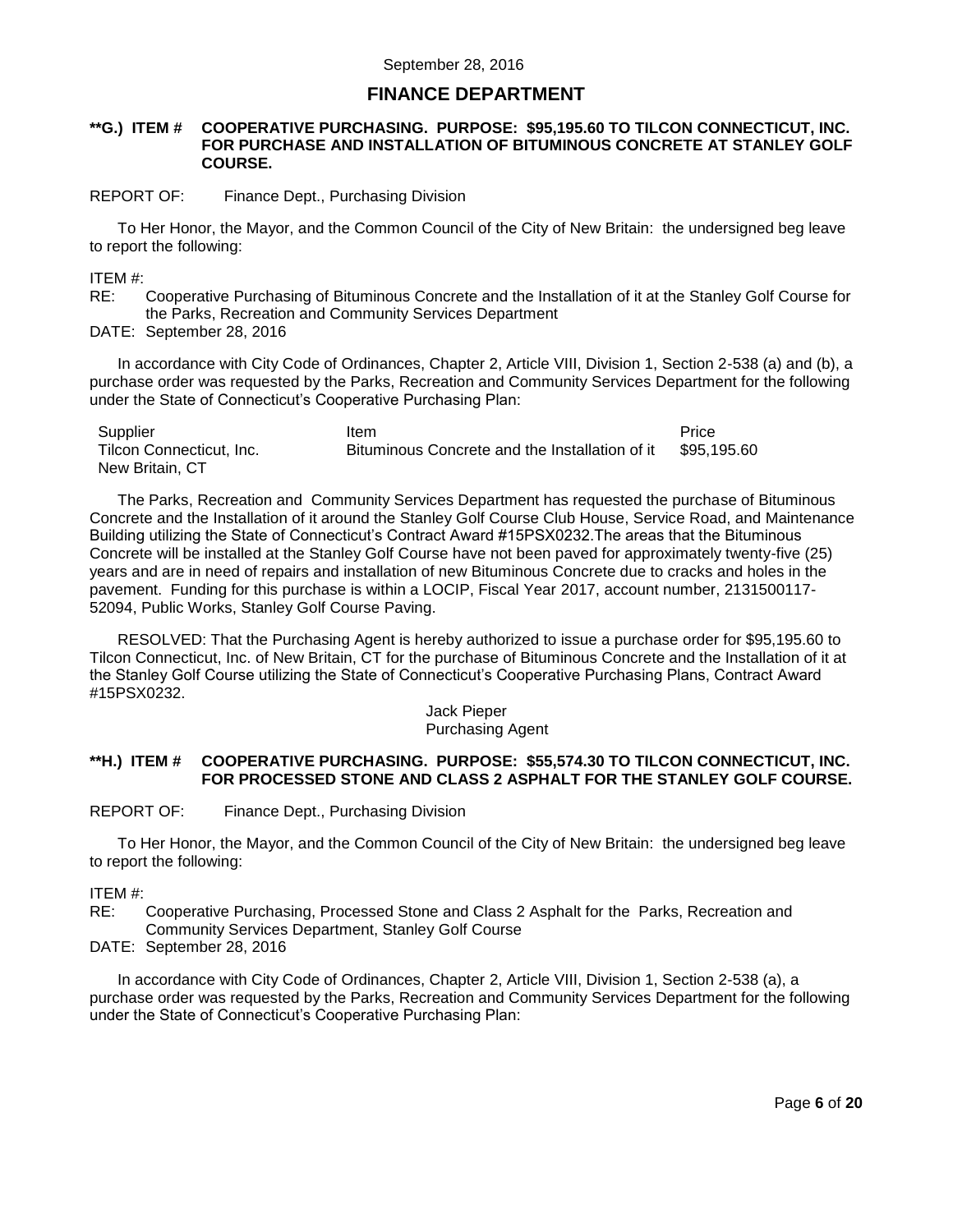| Supplier                                    | Description                               | Quantity             | Unit Price                               | <b>Total Price</b>                       |
|---------------------------------------------|-------------------------------------------|----------------------|------------------------------------------|------------------------------------------|
| Tilcon Connecticut Inc.<br>New Britain, CT. | <b>Processed Stone</b><br>Class 2 Asphalt | 375 Tons<br>665 Tons | \$19.95<br>\$72.17<br><b>Total Price</b> | \$7.481.25<br>\$47.993.05<br>\$55,574.30 |

The Parks, Recreation and Community Services Department requested a purchase order for the purchase of Processed Stone and Class 2 Asphalt for the Stanley Golf Course utilizing the State of Connecticut's Contract Awards #14PSX0143 for the Processed Stone and #15PSX0228 for the Class 2 Asphalt. The Stanley Golf Course needs the Processed Stone and Class 2 Asphalt for the preparation and paving of additional golf cart paths on the newly constructed Red 9 Golf Course area. The additional golf cart paths are to be added to the 11<sup>th</sup>, 12<sup>th</sup> 13<sup>th</sup> and 14<sup>th</sup> holes. The Class 2 Asphalt will also be used to resurface older golf cart paths on the White and Blue Nines at the Golf Course as well. The installation of the Processed Stone and Class 2 Asphalt will be installed at the Golf Course by the Public Works Department. Funding is available for this purchase in the Parks, Recreation and Community Services Department, Stanley Golf Course, account number 201420101- 5746, Stanley Golf Course Miscellaneous Capital Projects.

RESOLVED: That the Purchasing Agent is hereby authorized to issue a purchase order for \$55,574.30 to Tilcon Connecticut Inc. of New Britain, CT utilizing the State of Connecticut's Cooperative Purchasing Plan for the purchase of three hundred and seventy-five (375) Tons of Processed Stone, Contract Award #14PSX0143 and six hundred and sixty-five (665) tons of Class 2 Asphalt, Contract Award # 15PSX0228 for the Stanley Golf Course.

#### Jack Pieper Purchasing Agent

### <span id="page-6-0"></span>**\*\*I.) ITEM # ON-LINE AUCTION. PURPOSE: \$2,344.10 RECEIVED DURING AUGUST 2016 FOR THE SALE OF SURPLUS AND UNREPAIRABLE CITY VEHICLES.**

REPORT OF: Finance Dept., Purchasing Division

To Her Honor, the Mayor, and the Common Council of the City of New Britain: the undersigned beg leave to report the following:

ITEM #:

RE: Sale of Surplus Equipment (Informational Report Only)

DATE: September 28, 2016

Per Resolution 33363-2, dated February 10, 2016, the Purchasing Agent reports that he and the Fire Department's Administration conducted an on-line auction for their Surplus and Unrepairable Equipment. The on-line auction services were provided by Gov-Deals at no charge to the City. Gov-Deals provides on-line auction services for vehicles and equipment only to government agencies. They provide this service to over 5,900 municipalities and state governments in 48 states. They have over 315,000 registered buyers who receive e-mails from them regarding the items that they have on their website for auction.

The money received for the sale of the Surplus Equipment was deposited into the City's General Fund Account, 001624005-4481, General and Administrative, Sale of Property.

The highest bidders for the auctioned Equipment for the months of August 2016 are attached. It indicates the equipment, buyer, number of bids received and the dollar amount received for the equipment sold.

<span id="page-6-1"></span>The total dollar amount that the City received for the on-line auction sale of the Surplus and Unrepairable Equipment during August 2016 was \$2,344.10.

> Jack Pieper Purchasing Agent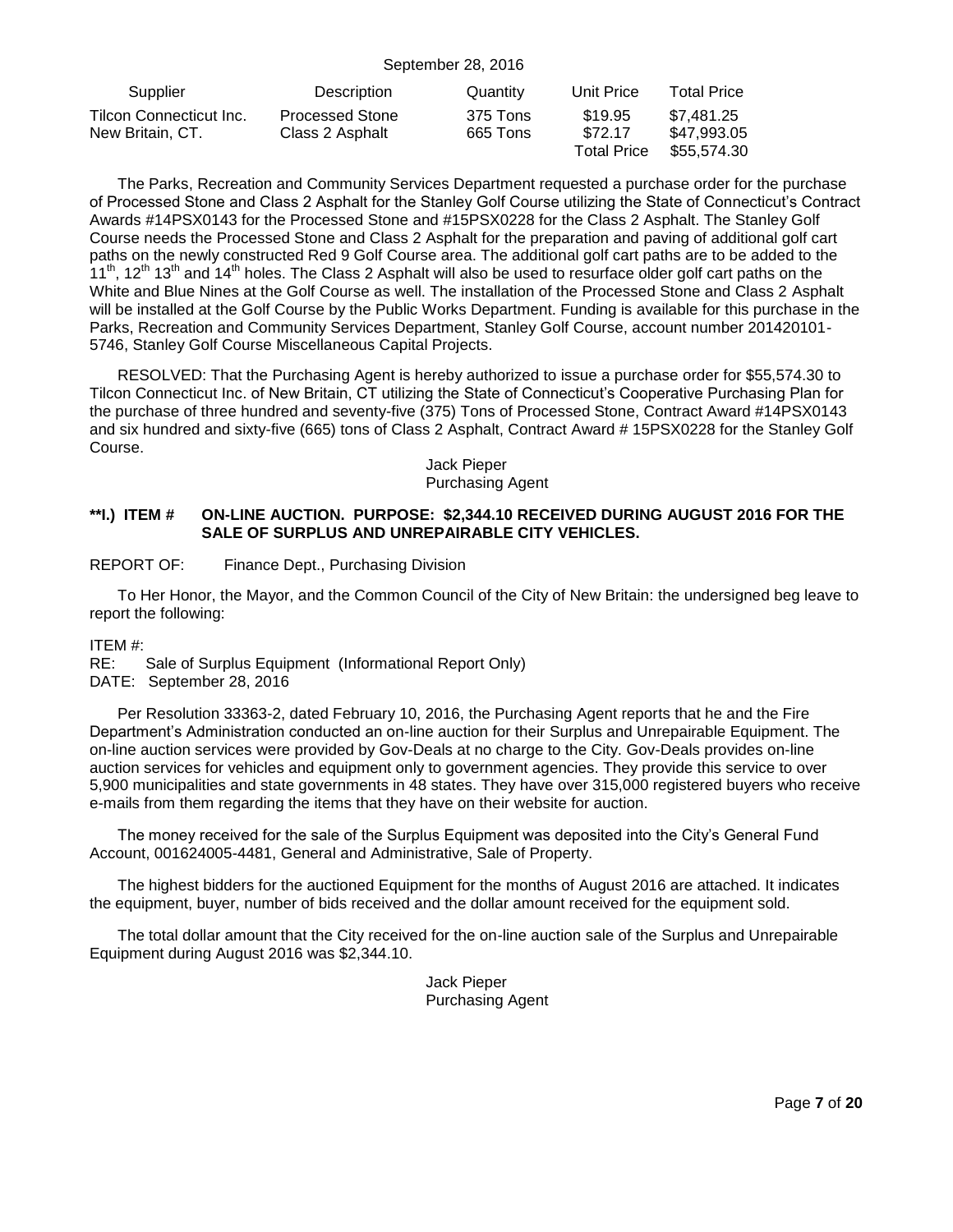### **\*\*J.) ITEM # PUBLIC BID 3874. PURPOSE: EAST RIVER ENERGY TO PROVIDE UNLEADED GASOLINE AT A FIXED PRICE OF \$1.6457 PER GALLON FROM OCTOBER 1, 2016 TO SEPTEMBER 30, 2017 FOR THE PUBLIC WORKS DEPARTMENT.**

## REPORT OF: Finance Dept., Purchasing Division

To Her Honor, the Mayor, and the Common Council of the City of New Britain: the undersigned beg leave to report the following:

ITEM #:

RE: Public Bid No. 3874, Unleaded Gasoline for the Public Works Department. (Informational Report) DATE: September 28, 2016

Public Bid No. 3874 was solicited and received in accordance with the Purchasing Ordinances of the City of New Britain for Unleaded Gasoline for the Public Works Department. Funding is available for this purchase within the Public Works Department's Account Number 001315006-5624, General Fund, Gasoline/Oil/Grease.

Invitations to bid were solicited and the bid was duly advertised in the New Britain Herald Newspaper, the City and State of Connecticut's Department of Administration Services websites and mailed to eight (8) Unleaded Gas Supplier Companies. The Purchasing Agent did not receive any letters from the Unleaded Gas Supplier Companies on the mailing list who indicated they could not provide a response to the bid request. Responses were received as per attached.

The bids were reviewed for conformance to specifications by the Public Works Administration and the Purchasing Agent. Therefore the Director of Public Works is recommending that the Bid for 87 Octane Unleaded Gasoline, at a fixed cost, be awarded to East River Energy of Guilford, CT. who submitted the lowest price per gallon. Because of the volatility of the energy market, per Resolution 31880, the Purchasing Agent was able to lock in the price and awarded the bid to East River Energy at a fixed price of \$1.6457 per gallon, that includes all taxes, for the 87 Octane Unleaded Gasoline from October 1, 2016 to September 30, 2017. This price is \$.4889 per gallon cheaper then what the City was paying for the 87 Octane Unleaded Gasoline the last time it was put out to bid.

Jack Pieper Purchasing Agent

### <span id="page-7-0"></span>**\*\*K.) ITEM # PUBLIC BID NO. 3887. PURPOSE: \$167,031.35 TO SUBURBAN SANITATION SERVICES, INC. FOR NEW WATER LINES, FAUCETS AND GRANITE POSTS AT FAIRVIEW CEMETERY.**

REPORT OF: Finance Dept., Purchasing Division

To Her Honor, the Mayor, and the Common Council of the City of New Britain: the undersigned beg leave to report the following:

ITEM #:

RE: Public Bid No. 3887 New Water Lines and Faucets at the Fairview Cemetery DATE: September 28, 2016

Public Bid No. 3887 was solicited and received in accordance with the Purchasing Ordinances of the City of New Britain for new Water Lines and Faucets at the Fairview Cemetery for the Parks, Recreation and Community Services Department. Funding is available for this purchase within the Parks, Recreation and Community Services Department's, account number, 204419103-5454, Fairview Cemetery Water Lines, Construction Contracts.

Invitations to bid were solicited and the bid was duly advertised in the New Britain Herald Newspaper, the City and State of Connecticut's Department of Administration Services websites and mailed to twenty-seven (27) Construction and Irrigation Contractors. The Purchasing Agent did not receive any letters from the Construction and Irrigation Contractors on the mailing list indicating that they could not provide a response to the bid request. Response were received as per attached.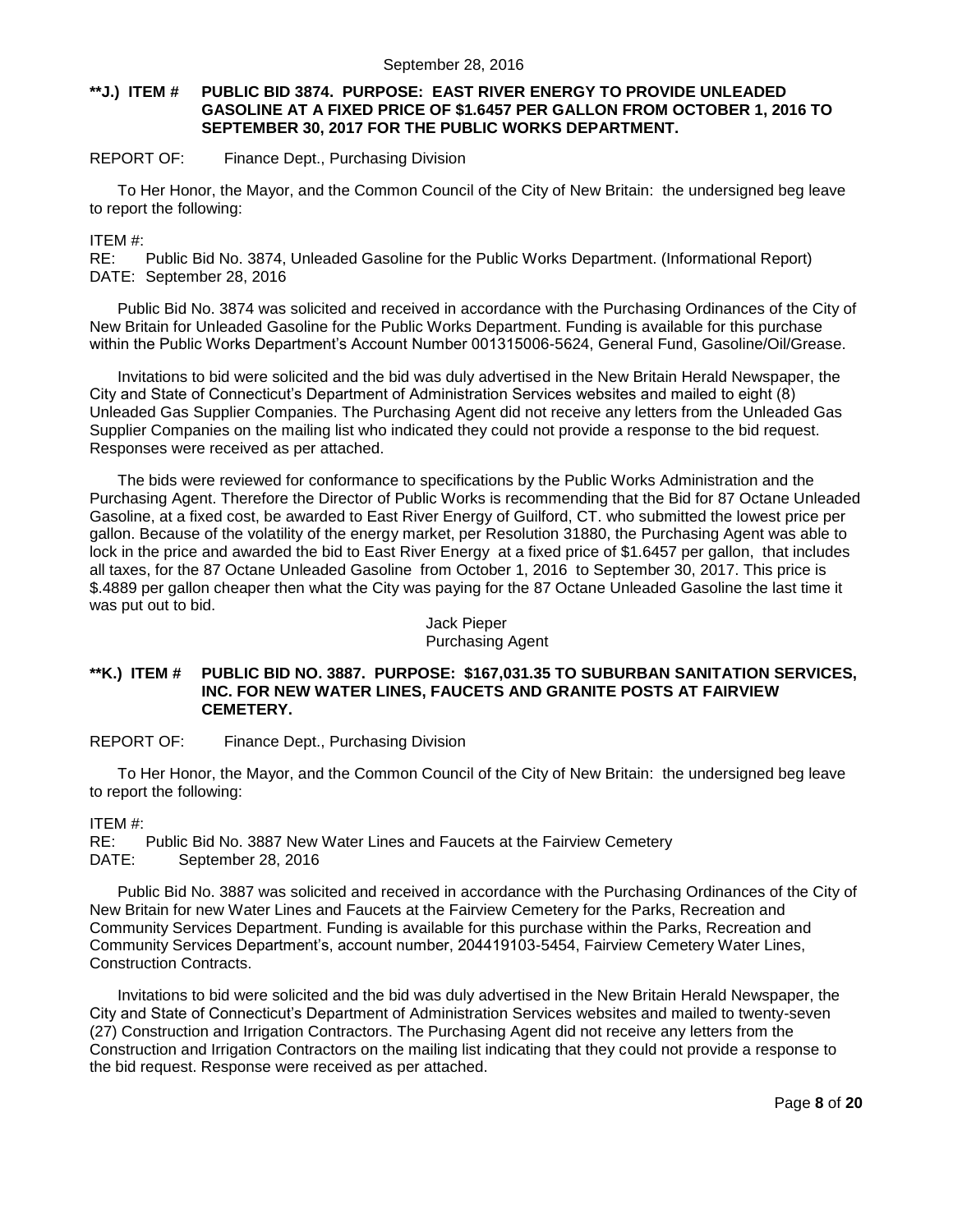The bids were reviewed for conformance to specifications by the Director of the Parks, Recreation and Community Services Department Administration, the City's On-call Engineering Company associated with this project and the Purchasing Agent. Therefore the Director of the Parks, Recreation and Community Services Department is recommending that the Base Bid and Alternate 1, Granite Posts, be awarded to Suburban Sanitation Services, Inc. of Canton, CT who submitted the lowest responsible bid and met all of the bid specifications for the New Water Lines, Faucets and Granite Posts at the Fairview Cemetery. The bid results were presented to the Fairview Cemetery Commission at their September 13, 2016 meeting. At this meeting they approved the Director of the Parks, Recreation and Community Services Department's recommendation to award is bid for the New Water Lines, Faucets and Granite Posts at the Fairview Cemetery to Suburban Sanitation Services, Inc. of Canton, CT.

RESOLVED: That the Purchasing Agent is hereby authorized to issue a purchase order for \$167,031.35 and enter into a contract for the New Water Lines, Faucets and Granite Posts at Fairview Cemetery with Suburban Sanitation Services, Inc. of Canton, CT per the terms and specifications of Public Bid No. 3887.

> Jack Pieper Purchasing Agent

# **NEW RESOLUTIONS**

### <span id="page-8-0"></span>**1.) ITEM # AMEND SEC. 2-911 OF THE CODE OF ORDINANCES. PURPOSE: REORGANIZATION OF CITY DEPARTMENTS AND OFFICES, EXCEPT THE COMMON COUNCIL AND BOARD OF EDUCATION. J. GIANTONIO**

Item #  $RE:$  Mayor's Proposed Amendment

To Her Honor, the Mayor, and the Common Council of the City of New Britain: the undersigned beg leave to recommend the adoption of the following:

Resolution Summary: PURPOSE: To reorganize the departments and offices of the City of New Britain.

BE IT ORDAINED BY THE COMMON COUNCIL OF THE CITY OF NEW BRITAIN that the Code of Ordinances be amended by amending Sec. 2-911 of Chapter 2 to read as follows (inserted text appears in underline; deleted text appears in strikethrough; new sections begin with the word [new]; amendment inserted text appears in *italic bold underline*; amendment deleted text appears in *italic bold strikethrough*):

### Sec. 2-911. REORGANIZATION PLAN

(a) Pursuant to Section 5-4 of the City Charter, there is hereby enacted an amended reorganization plan. This plan shall include the reorganization of all city departments and offices except the common council and board of education.

- (1) Mayor
	- a. Office of the Mayor, which shall include:
		- 1. Municipal Economic Development Authority
	- b. Corporation Counsel which shall include: 1. Department of Human Resources and Personnel 2. Human Rights and Opportunities
	- c. Police Department
	- d. Fire Department
	- e. Public Safety Telecommunications Department
	- *e. Support Services Department, which shall include:*
		- *1. Facilities and Energy Division*
		- *2. Public Safety Telecommunications Division*
		- *3. Information Technology*
	- f. Public Works Department, which shall include:
		- 1. *Engineering*/Administrative Services *Division*
		- 2. Field Services & Parks Division, which shall include: i. Stanley Golf Course maintenance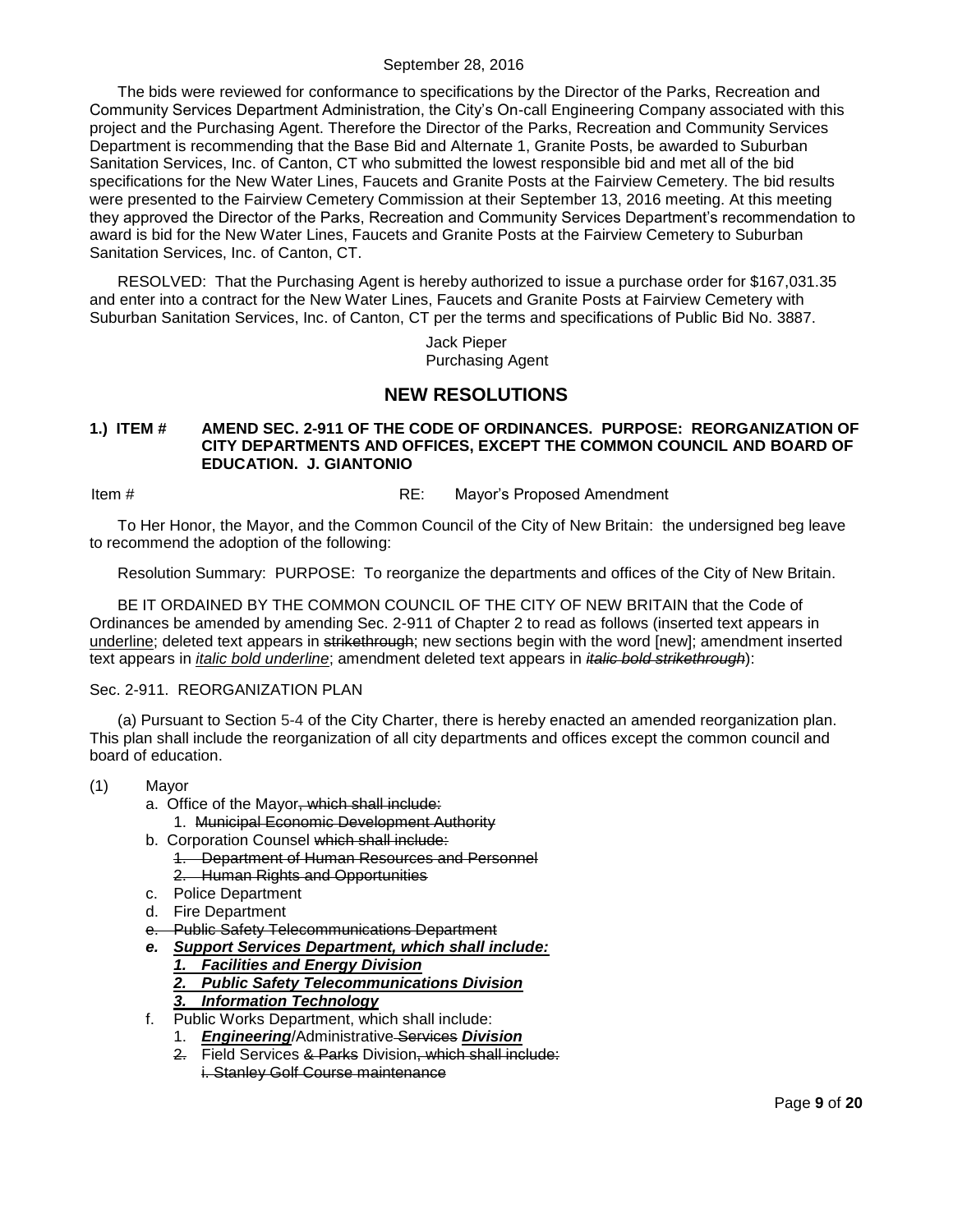ii. Cemetery maintenance

- iii. Fleet and Facilities Division
- iv. Water & Sewer Division
- *3. Fleet Division*

# *4. Utility Division, which shall include:*

## *i. Water/Sewer Division*

- g. Recreation and Community Services Department, which shall include:
	- 1. Recreation Division, which shall include:
		- i. **All r** *Recreation* programming
		- ii. Stanley Golf Course operations
		- iii. **Fairview** Cemetery operations
	- 2. Community Services Division, which shall include:
		- i. Youth & Family Services
		- ii. Persons with Disabilities
		- iii. Veterans Services
		- iv. Fair Housing
	- 3. Senior Center
- h. Finance Department, which shall include:
	- 1. Central Administration, which shall include:
		- i. Treasury & Accounting Functions
		- ii. Budget & Capital Projects
		- iii. Water/Sewer Billing & Assessments
		- iv. Purchasing & Risk Management
	- 2. City Assessor
- Information Technology Department\
- *i. Department of Economic Development which shall include:*
	- *1. Municipal Economic Development Authority*
	- *2. City Plan, which shall include*
		- *i. Zoning Administration*
		- *ii. Conservation*
		- *iii. Historic Preservation*
- j. Health & Building Services Department, which shall include:
	- 1. Building/Housing Inspections and Permitting
	- 2. Health Inspections and Permitting
	- 3. Nursing Services
	- *4. Zoning Enforcement*
- k. Department of Municipal *Community* Development, which shall include:
	- 1. HUD Funds Administration
		- *i. Grants Administration*
		- *ii. Development and Construction*
	- 2. City Plan & Zoning
- *l. Human Resources Department, which shall include:*

# *1. Human Rights and Opportunities*

- (2) Elected Officials
	- a. Town and City Clerk
	- b. Tax Collector
	- c. Registrars of Voters
- (3) Notwithstanding any provision of the Ordinances of the City of New Britain, except in the

case of the fire, police and public safety telecommunications departments, whenever said Ordinances refer to any department or office, or portion, function or the department head thereof, the functions, powers and responsibilities referred to therein shall be vested in such reorganized department, or, as the case may be, in the department head of such reorganized department. When the terms used to describe the departments, department heads and offices set forth in this reorganization ordinance differ from the terms contained in other sections of the Code of Ordinances, the reorganization ordinance shall control and be applicable.

Alderman Jamie Giantonio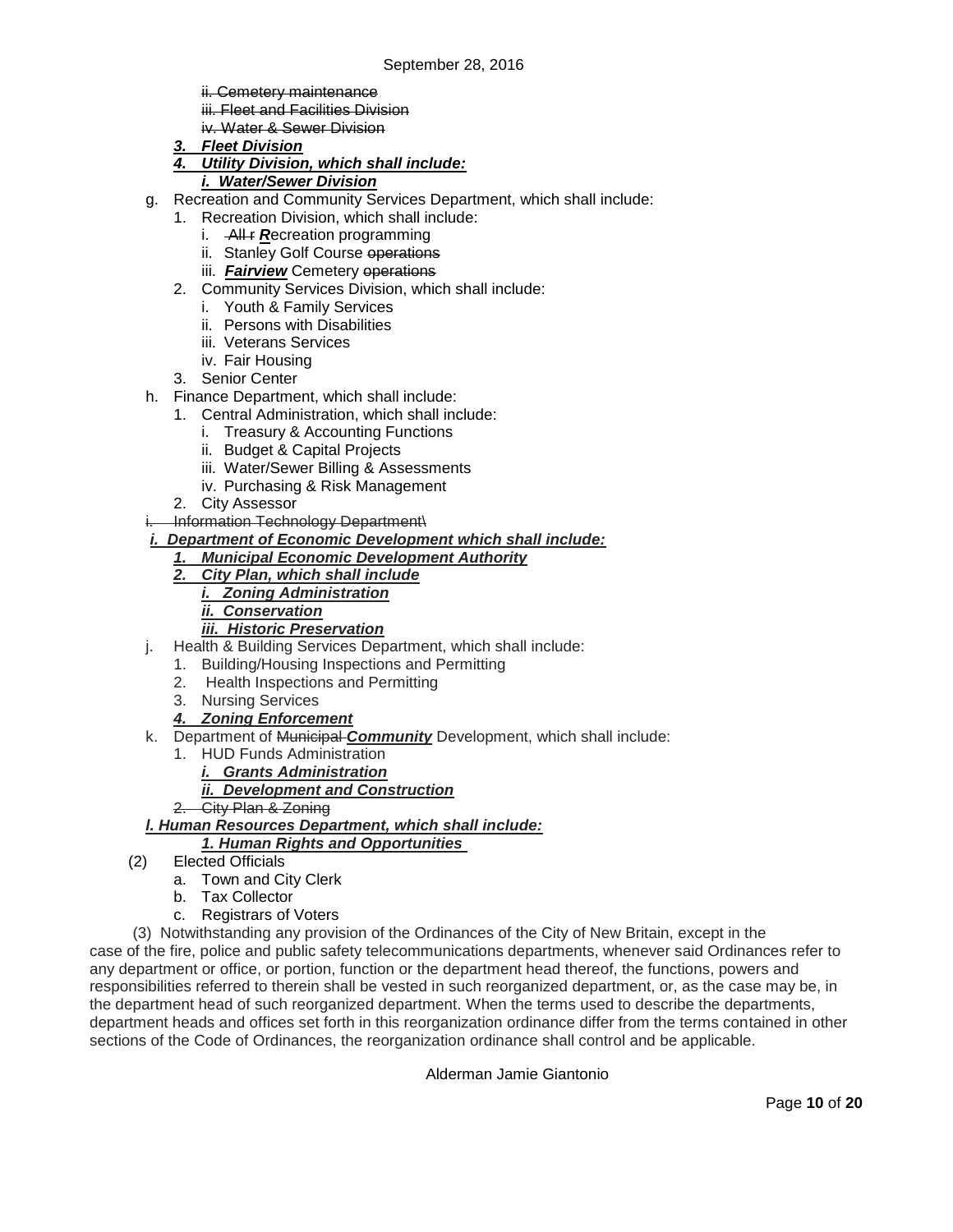## <span id="page-10-0"></span>**2.) ITEM # CONVENYANCE OF PROPERTY. PURPOSE: SALE 125 COLUMBUS BOULEVARD. J. GIANTONIO**

### <span id="page-10-1"></span>**3.) ITEM # OCTOBER 2016 AS ITALIAN AMERICAN HERITAGE MONTH AND COLUMBUS DAY. C. CARLOZZI, JR.**

Item # RE: Italian American Heritage Month and Columbus Day

To Her Honor, the Mayor, and the Common Council of the City of New Britain: the undersigned beg leave to recommend the adoption of the following:

WHEREAS, the United States Congress, by joint resolution on April 30, 1934 and modified in 1968 (36 U.S.C. 107), as amended, proclaimed the second Monday of October of each year as "Columbus Day"; and

WHEREAS, Columbus Day has become a celebration of not only memorializing the man and his crew who journeyed to America 524 years ago, but also a day to reflect on the professional and social accomplishments of all Americans of Italian descent and their impact on American Society; and

WHEREAS, the City of New Britain is proud to be home to such a distinguished population and recognizes the accomplishments Italian American men and woman have made in fields including business, education, government, law, medicine and public safety; and

WHEREAS, in addition to a strong professional presence, Italian American fraternal organizations, including Angelo Tomasso Sr. Lodge Order Sons of Italy in America, Calabria Mia, Generale Ameglio Society, Angelo Custode Society, Campodipietra Society and Italian Heritage Foundation, Inc., have long been pillars in the New Britain community and have contributed to the rich, diverse culture of our City; NOW, THEREFORE, BE IT

RESOLVED, that the City of New Britain proclaim October 10, 2016 as Columbus Day and call upon all residents to observe this day with appropriate ceremonies and activities; AND BE IT FURTHER

RESOLVED, that the City of New Britain designates October as Italian American Heritage Month.

Alderman Carlo Carlozzi, Jr.

#### <span id="page-10-2"></span>**4.) ITEM # BIOTERRORISM/EMERGENCY PREPAREDNESS PLANNING PROGRAM. PURPOSE: RECEIPT OF GRANT FUNDING OF \$53,044 FROM THE STATE OF CONNECTICUT DEPARTMENT OF PUBLIC HEALTH. J. GIANTONIO, R. SMEDLEY**

Item # RE: Health and Building Services Department

To Her Honor, the Mayor, and the Common Council of the City of New Britain: the undersigned beg leave to recommend the adoption of the following:

Program Objective: to upgrade New Britain's preparedness for response to Bioterrorism (BT), other outbreaks of infectious disease and other public health emergencies. To have the infrastructure in place to perform mass vaccinations/dispensing for the entire population of the city. To prevent or minimize the effects of a public health emergency on the people of the City of New Britain.

Local Program Operation Department: Health, under the supervision of the Director.

Resolution Purpose: To approve the receipt of additional grant funding from the State of Connecticut for period 7/1/16 through 06/30/17

WHEREAS; the State Department of Public Health has notified the City that l funding has been awarded in the amount of \$53,044 for the period 7/1/16 through 6/30/17.

THEREFORE, BE IT RESOLVED, that The Mayor is authorized to sign any necessary and appropriate agreements in order to secure the use of such funds for said program. This approval may be so indicated by the Town Clerk signing and attesting to this resolution; and BE IT FURTHER

RESOLVED, that the amount of \$53,044 be appropriated into Special Revenue Fund #245, Bioterrorism Planning Program as follows: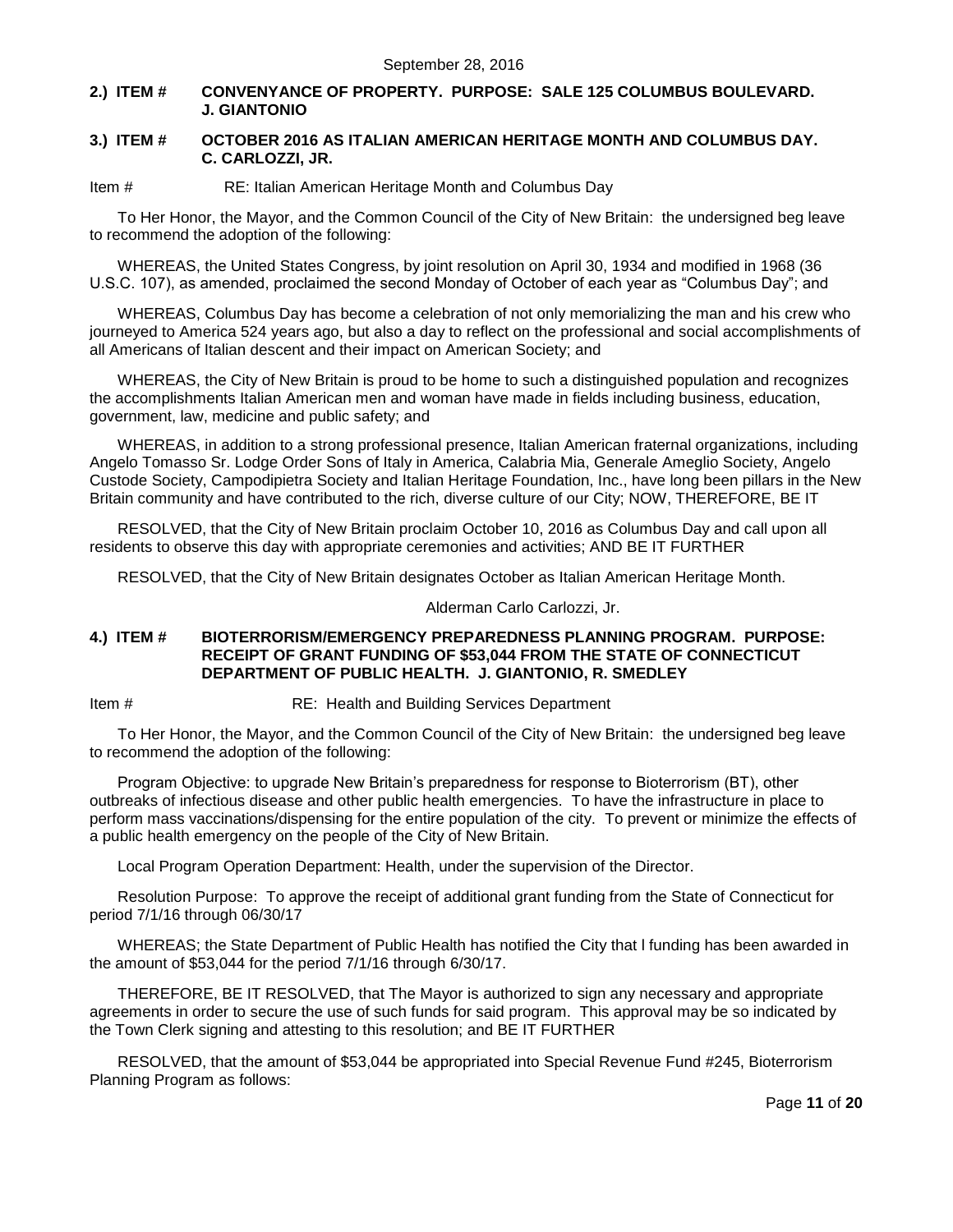| Public Health Preparedness (1) |                                           |              |
|--------------------------------|-------------------------------------------|--------------|
| Revenue:                       |                                           |              |
| 245522153-4222                 | State of CT - BT                          | \$53,044     |
|                                |                                           |              |
| Expenditures:                  |                                           |              |
| 245522153-5121                 | <b>Full Time Salaries</b>                 | \$<br>13,904 |
| 245522153-5876                 | Administration                            | \$<br>500    |
| 245522153-5611                 | <b>Office Supplies</b>                    | 1,000        |
| 245522153-5337                 | Training & Education /Drills              | 500          |
| 245522153-5331                 | <b>Professional Services</b>              | 36,140<br>\$ |
| 245522153-5659                 | <b>Operating Materials &amp; Supplies</b> | 1,000        |
|                                | <b>Total Expenditures</b>                 | \$<br>53,044 |

## Alderman Jamie Giantonio

Alderman Robert Smedley

## <span id="page-11-0"></span>**5.) ITEM # ANTI-BLIGHT ORDINANCE. PURPOSE: PROPOSED AMENDMENT TO THE CODE OF ORDINANCES SEC. 7-42 AND 7-45 TO GIVE CONSIDERATION IN ENFORCEMENT TO HISTORIC PROTECTED PROPERTIES. D. NAPLES**

Item # RE: AMENDMENT OF ANTI-BLIGHT ORDINANCE HISTORIC PROTECTED **PROPERTIES** 

To Her Honor, the Mayor, and the Common Council of the City of New Britain: the undersigned beg leave to recommend the adoption of the following:

Resolution Summary and Purpose: To help in the preservation of historically significant buildings in the City by amending the Anti-Blight Ordinance to give special consideration in enforcement to historic protected properties.

BE IT ORDAINED BY THE COMMON COUNCIL OF THE CITY OF NEW BRITAIN, that Sections 7-42 and 7-45 of Chapter 7 of the Code of Ordinances be amended by adding a new Article III to read as follows (inserted text appears in underline; deleted text appears in strikethrough; new sections begin with the word [new]):

## Sec. 7-42. - Definitions.

For the purposes of this article, the following words, terms and phrases shall have the following ascribed meanings, unless the context clearly indicates otherwise. Whenever used, the singular number shall include the plural, the plural the singular, and the use of any gender shall include both genders:

- (a) Accessory structure shall mean a structure, the use of which is customarily incidental and subordinate to that of the principal building, structure or use on the same lot.
- (b) A blighting condition shall refer to any of the conditions identified pursuant to this subsection that could contribute to defining a property as blighted premises. Multiple instances of the same type of blighting condition shall be separate blighting conditions.
	- (1) Each occurrence of the following public safety conditions shall constitute a blighting condition:
		- a. Any felony or misdemeanor arrest on the premises, except any arrest:
			- 1. For trespassing pursuant to a standing order by the owner of the property owner that any person trespassing on the property should be arrested for trespassing;
			- 2. Made pursuant to a complaint by the victim of such crime when the victim is a resident of the premises; or
			- 3. Of any person because such person entered such property in violation of a protective order of any kind.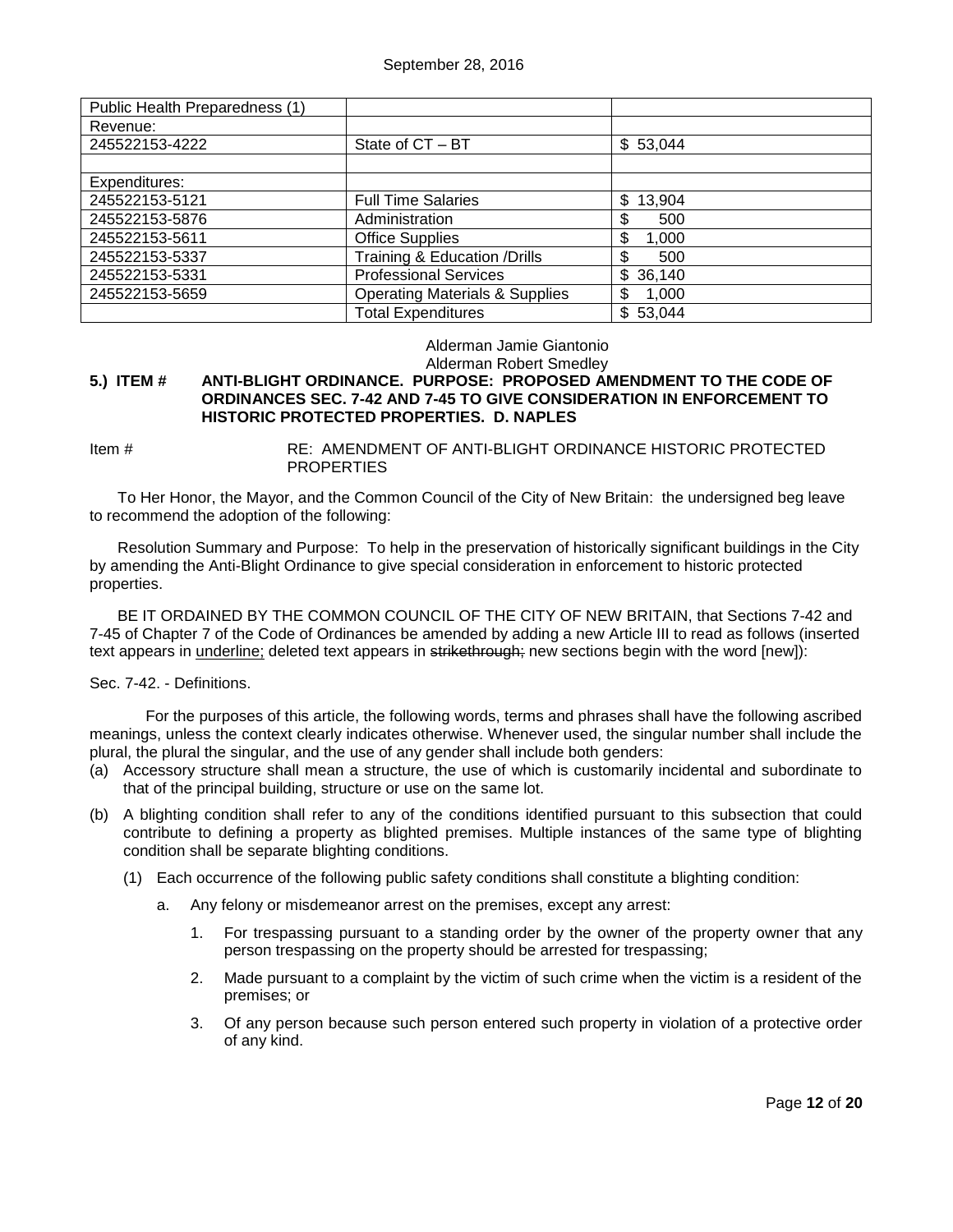- b. Any police call to the property arising from complaints by neighbors for noise, loud music or any other disturbances, except any complaint excluded by an anti-blight enforcement officer because such officer determines that the complaints are made for false, malicious or frivolous reasons.
- (2) Each instance of the following physical conditions shall constitute a blighting condition:
	- a. Doors, windows or other openings into houses, apartment buildings or commercial buildings which are (i) broken or missing, (ii) boarded up with unpainted wood, metal or other material, or (iii) boarded up, but some or all of the material used to board up the windows or doors in question have been broken, pried off or apart or otherwise vandalized;
	- b. Collapsing or missing walls, floors or roof;
	- c. Exterior walls which contain holes, breaks, loose or rotting materials, which are not properly surface-coated to prevent deterioration or the paint on which is significantly discolored or faded;
	- d. Foundation walls which contain open cracks and breaks;
	- e. Overhang extensions, including, but not limited to, canopies, marquees, signs, awnings, stairways, fire escapes, standpipes and exhaust ducts which contain rust, tearing, fading or other decay;
	- f. Chimneys and similar appurtenances which are in a state of disrepair;
	- g. Screening which contains tears or ragged edges;
	- h. Vermin infestation;
	- i. Garbage, trash or abandoned vehicles on the premises unless the premises is a junkyard licensed by the State of Connecticut;
	- j. Uncut grass, weeds or undergrowth at least one (1) foot in length;
	- k. A fence with missing or rotted boards or with broken or ragged links or other material or which, if made from wood, is not properly surface-coated to prevent deterioration, significant discoloration or fading;
	- l. Bushes or trees allowed to grow anywhere in an area more than one (1) foot laterally and less than seven (7) feet vertically over a walkway, driveway or street;
	- m. Accumulation of stagnant or unsanitary water;
	- n. Dead trees deemed hazardous to the public or to adjacent property;
	- o. Display lights or exterior signs in a broken or disassembled state;
	- p. Exterior paint significantly chipped or faded;
	- q. Clothing left hanging from trees, shrubs or fences in the front yard of any residence;
	- r. Interior furniture left outside, exposed to the elements;
	- s. Accumulations of feces or putrefying substances;
	- t. Vehicles parked on premises unlawfully;
	- u. Graffiti, as defined in Section 7-60 of this Code of Ordinances;
	- v. Any violation of building, housing, zoning, fire or health codes.
- (c) Blighted premises shall mean any building, structure or parcel of land whether vacant or occupied in which (1) City of New Britain determines that existing conditions pose a significant risk to health and safety or because of at least one (1) of the conditions identified in subparagraphs (b)(2)a. or b. of this section or (2) an anti-blight enforcement officer has found there to be at least fifteen (15) occurrences in a one-year period of any of the conditions identified in subsection (b)(2)a. or b. of this section that do not pose a significant risk to health and safety, but which, taken as a whole, such anti-blight enforcement officer determines to cause the building, structure or parcel of land to have a significant deleterious effect on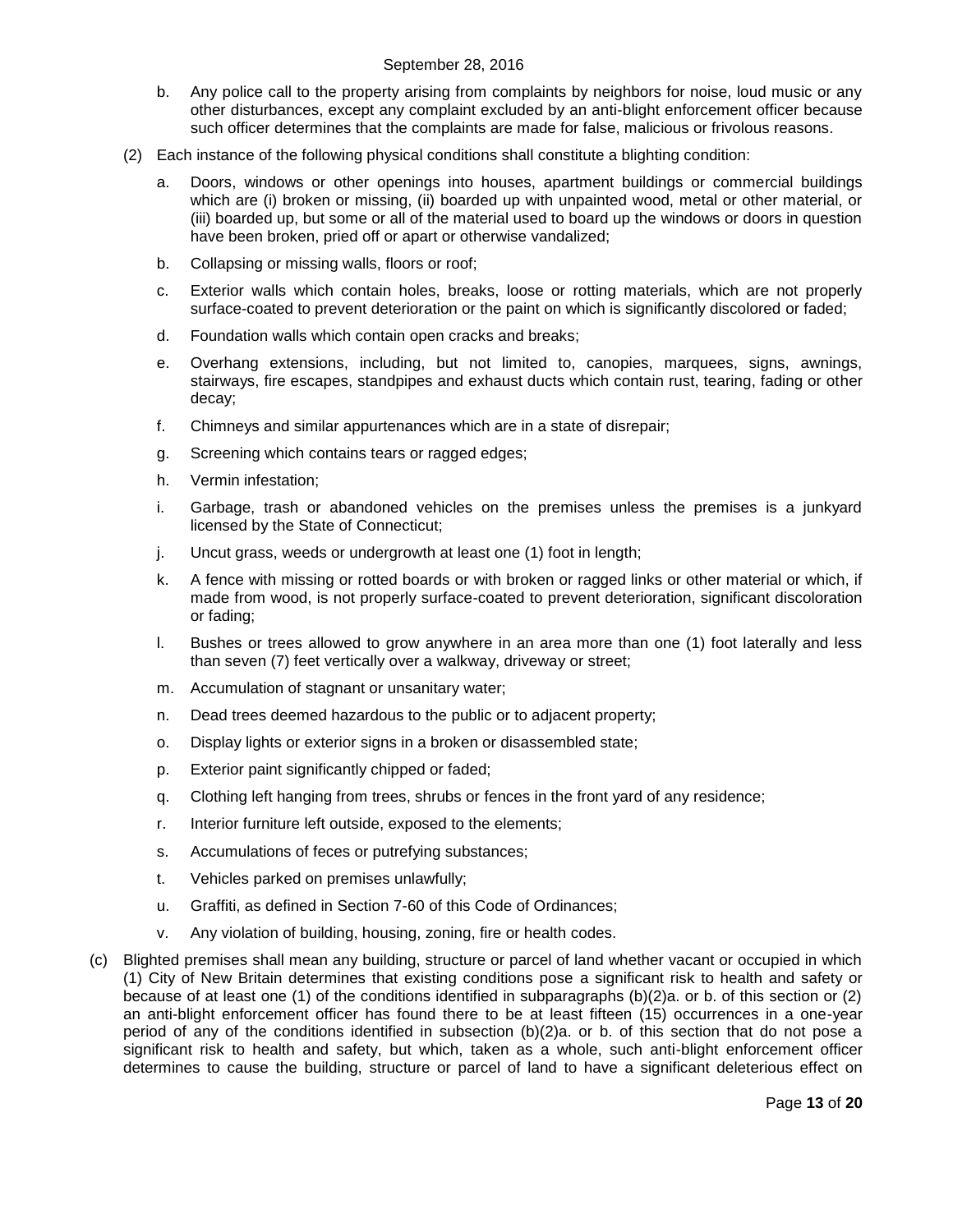neighborhood quality of life, the economic viability of the surrounding area or the taxable value of the property, itself.

- (d) Building shall mean a fixed construction with walls, foundation and roof, such as a house, factory or garage, which is either vacant or occupied.
- (e) As used herein, the City of New Britain shall include the Fire Marshal, Director of Health and Director of Licenses, Permits and Inspections. In addition, references to actions taken by the Fire Marshal, the Director of Health and/or the Director of Licenses, Permits and Inspections shall also apply to similar actions taken by the subordinates or representatives of these officials. [General] Statutes, Section 29-260.
- (f) Dilapidated shall mean no longer adequate for the purpose or use for which it was intended or having fallen into partial or total ruin or decay.
- (g) Legal occupancy shall mean human habitation of a building that is legal by virtue of compliance with state building, state fire safety, local zoning, local housing and all other pertinent codes.
- (h) Neighborhood shall mean an area of the city comprising buildings, structures or parcels of land, any part of which is within a radius of one thousand (1,000) feet of a blighted premises.
- (i) Owner shall mean any person, institution, foundation, corporation, partnership, entity or authority which holds title to or leases real property within the City of New Britain.
- (j) Significant risk to health or safety shall refer to conditions that would likely result in illness, injury or death if allowed to persist.
- (k) Proximate property shall mean any building, structure or parcel of land within one thousand (1,000) feet of a blighted premises.
- (l) Structure shall mean that which has been or is built or constructed and which is, or should be, fastened, anchored, attached or rests on a building, foundation or on the ground, including, but not limited to, any building, fences, fire escapes, railings, towers, sidewalks or stairways.
- (m) Vacant shall mean a period of sixty (60) days or longer during which a building or structure or part thereof is not legally occupied by human beings.
- (n) Vacant parcel shall mean a parcel of land with no buildings or structures thereon.
- (o) Anti-blight enforcement officer means any city official or employee designated by the Mayor as such.
- (p) Historic protected property means a property which is individually listed on the National Register, the State Register; or a property which is within an area which is designated of a national, state or local historic district; or any property that is listed on the City of New Britain's 1996 "Grand List Historic Properties Survey".
- (Res. No. 30710-2, 9-9-09; Res. No. 31094-5, 1-11-12)

Sec. 7-45. - Enforcement.

- (a) The anti-blight enforcement officers shall be responsible for enforcement of this code.
- (b) Complaints. The Mayor shall cause there to be kept a correlated database of blighting conditions recorded by the departments of the city such that the number of blighting conditions present on each premises may be determined. The anti-blight enforcement officers of the city shall regularly review this record. Based on this database or other evidence, an anti-blight enforcement officer, any individual affected by the action or inaction of an owner of a dwelling unit or other space subject to the provisions of this article, any civic organization, and any appropriate municipal agency may file, in writing, a complaint of violation of any of these sections with the City of New Britain. Any complaint made pursuant to this subsection shall be kept in the database provided for in this subsection, correlated by premises in question. The staff to the Historic Preservation Commission shall be notified of all complaints involving any historic protected property.
- (c) Investigation. An anti-blight enforcement officer shall undertake an investigation of the complaint by conducting an inspection of the property. If, in the course of such inspection, the anti-blight enforcement officer observes a condition which he/she believes may constitute a violation of a code outside of his/her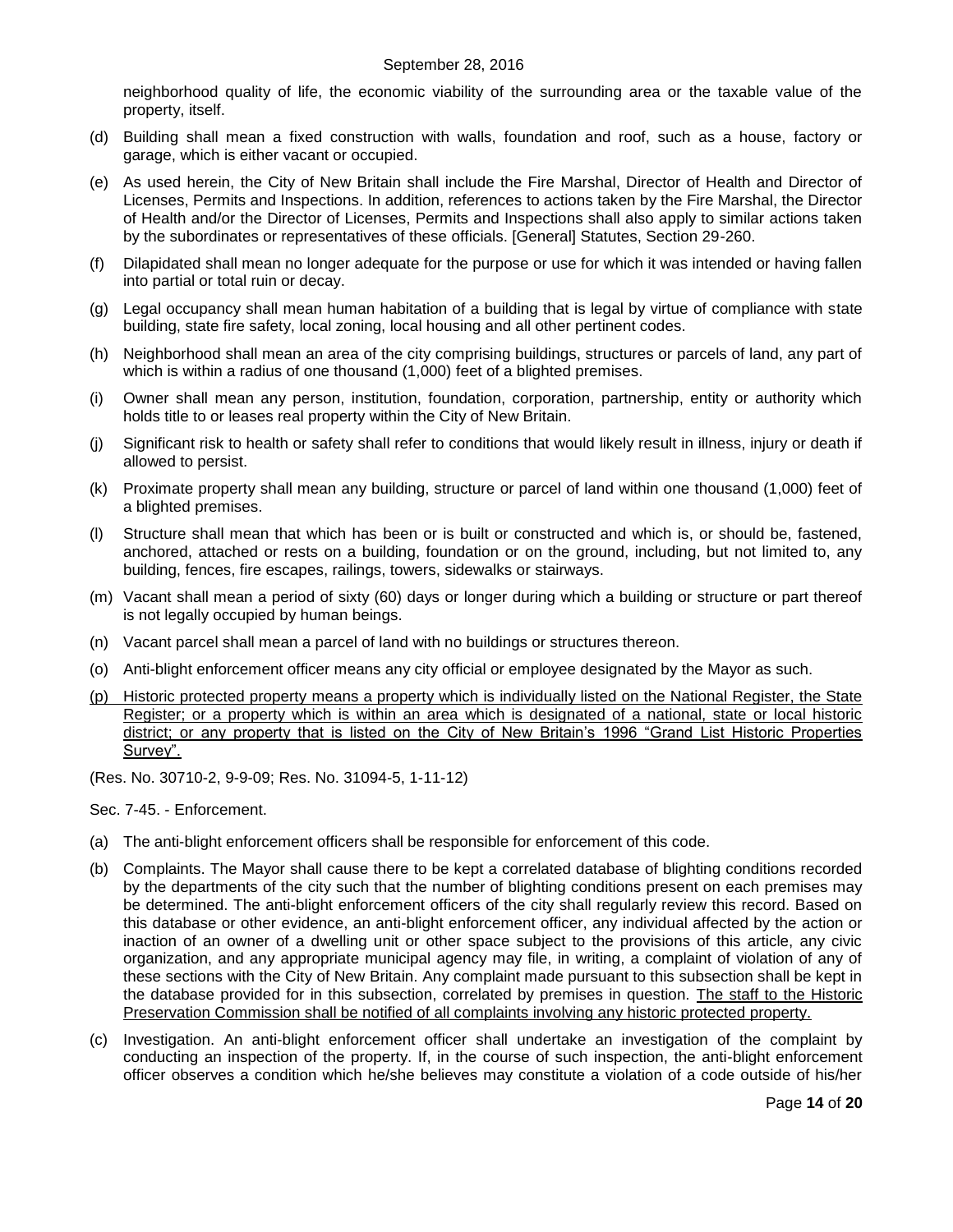competence, he/she shall notify the appropriate personnel, agency or department and request that personnel, agency or department to conduct an inspection and provide to the anti-blight enforcement officer a copy of said report together with any actions which are necessary to abate conditions which constitute a violation(s) of the provisions of this article. The anti-blight enforcement officer shall make a determination, based on the database kept pursuant to subsection (a) of this section, such officer's own investigation, the reports from other code enforcement officials and the records of police calls to the premises, whether the property is a blighted premises in accordance with this article.

- (d) Orders to take corrective action. Enforcement officer makes a determination, pursuant to subsection (c) of this section, that a property is a blighted premises or that fines or fees for a previous violation have remained unpaid for a period of thirty (30) calendar days, and prior notice to the property owner is mandated under the relevant state code, then the City of New Britain shall send a notice of violation and/or unpaid fines or fees and an order to correct such violation on the owner of the property by certified mail or in-hand service by any proper officer or indifferent person. If the owner can not be identified or if the address is unknown, copy of such notice shall be published in a newspaper having general circulation in the municipality, as well as being posted on the City of New Britain website. The order shall require the owner to abate and/or correct any condition which contributes to classification of the property as a blighted premises pursuant to this article in the manner specified in said order within thirty (30) days after the date on which said order is sent to the owner by certified mail or by in-hand service or published in a newspaper. In the case of violations of subdivision (1) of subsection (b) of Section 7-42, conditions shall be considered corrected if no further events identified as blighting conditions under subdivision (1) of subsection (b) of Section 7-42 occur on the premises in question during any twenty-one (21) consecutive days after the effective date of the order. A copy of the order shall be placed on the land records to serve as notice to any subsequent purchaser of the existence of a violation on the premises. In the case of orders for corrective actions involving any historic protected property, the enforcement officer shall first consult with the staff to the Historic Preservation Commission to ensure all such corrective actions are consistent with Chapter 19 Article X of the Municipal Code of Ordinances and that, as necessary, such corrective actions are referred for review and approval by the Historic Preservation Commission, prior to any modifications being made to the property.
- (e) The notice from the City of New Britain shall include 1) the allegations against him or her and the amount of fines, penalties, costs or fees due; 2) that the individual may contest liability before a hearing officer appointed by the Mayor by delivering in person or by mail written notice within ten (10) days of the date thereof; 3) that if no hearing is demanded, an assessment and judgment may be entered and issued without further notice.
- (f) Appeal of order. Any person aggrieved by any decision rendered herein may appeal pursuant to Section 1- 17 of the Code of Ordinances entitled "Procedure of Enforcement of Municipal Ordinances".

(Res. No. 30710-2, 9-9-09; Res. No. 31094-2, 9-22-10; Res. No. 31094-5, 1-11-12)

Alderman Don Naples

### <span id="page-14-0"></span>**6.) ITEM # BIOTERRORISM/EMERGENCY PREPAREDNESS PLANNING PROGRAM. PURPOSE: \$36,140 TO EMS TO ASSIST WITH EMERGENCY PLANNING FOR THE HEALTH DEPARTMENT. J. GIANTONIO, R. SMEDLEY**

Item # RE:

To Her Honor, the Mayor, and the Common Council of the City of New Britain: the undersigned beg leave to recommend the adoption of the following:

Whereas, a budget within special revenue fund #245 was established for the Bioterrorism/ Emergency Preparedness Planning Program, which includes available funding for a Emergency Preparedness Coordinator, and

Whereas, the monies accepted by the Health Department for the administration of the grant require us to complete the grant deliverables. These include the development, planning and exercising of local and regional emergency preparedness and response plans, and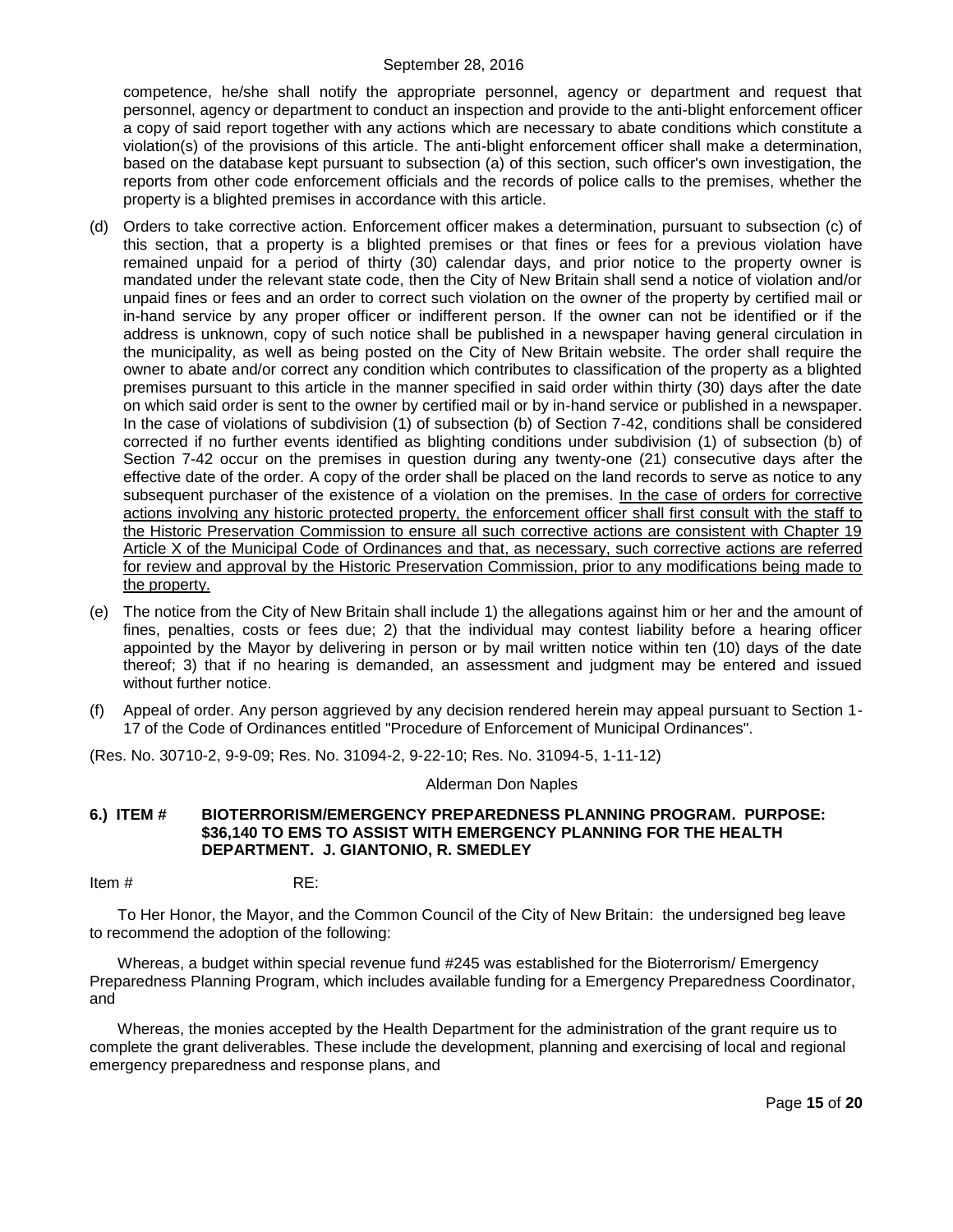Whereas, monies are available within this fund to cover the cost of hiring New Britain Emergency Medical Services to assist with Emergency Planning for the Health Department, and

Whereas, New Britain Emergency Medical Services, is the lead 9-1-1 response agency for the City's comprehensive Emergency Medical Services System and has been actively involved in emergency preparedness planning on a local, regional and statewide level. New Britain Emergency Medical Services is highly qualified to perform in this role for the Health Department.

THEREFORE BE IT RESOLVED that the Purchasing Agent, or his designee, is hereby authorized to execute an agreement for services with New Britain Emergency Medical Services for the above services, for the grant period (9/9/16 thru 8/8/17) at a cost of \$36,140, with the option to extend the contract for a period of one year for the above services. And, BE IT FURTHER

RESOLVED that the compensation come from special revenue fund #245 budget, Public Health Preparedness Planning.

Alderman Jamie Giantonio Alderman Robert Smedley

## <span id="page-15-0"></span>**7.) ITEM # BUDGET APPROPRIATIONS. PURPOSE: GRANT FUNDING FROM THE STATE OF CONNECTICUT – HEALTH PER CAPITA. J. GIANTONIO, R. SMEDLEY**

Item # RE: Health and Building Services Department

To Her Honor, the Mayor, and the Common Council of the City of New Britain: the undersigned beg leave to recommend the adoption of the following:

The City of New Britain Health Department routinely receives state funding which must be utilized to augment local appropriations provided for public health purposes. These funds are appropriated in the City's special revenue account structure under the Health Per Capita allocation.

Local Program Operation Department: Health Department, under the supervision of the director.

Resolution Purpose: To formally accept and appropriate funding from the State of Connecticut within the City's Health Per Capita special revenue fund account structure.

WHEREAS, the City has been allocated new funding for the period of July 1, 2016 through June 30, 2017 in the amount of \$76,331 and

WHEREAS, under the terms of the grant, the City is allowed to carryover unexhausted funds into the new fiscal year. At the end of fiscal year 2016, this amounted to \$80,537.

WHEREAS, also, under the terms of the agreement, the City is allowed to transfer monies between line items to further augment local appropriations as needed and

WHEREAS, the State of Connecticut has previously approved these line items transfers. THEREFORE BE IT,

RESOLVED, that the fund balance of \$80,537 from Fiscal Year 2016 be transferred into the Health Per Capita revenue and BE IT FURTHER

RESOLVED, that the entire amount of \$156,868 be appropriated within the City's special revenue account structure as follows:

Revenue: 287522171-4222 Revenue – State of CT \$ 76,331 287522171-4571 Revenue – Fund Balance \$ 80,537 Total Revenue **\$156,868** Expenditures: 287522171-5657 Educational Materials \$ 5,506 287522171-5121 Full Time Salaries \$46,074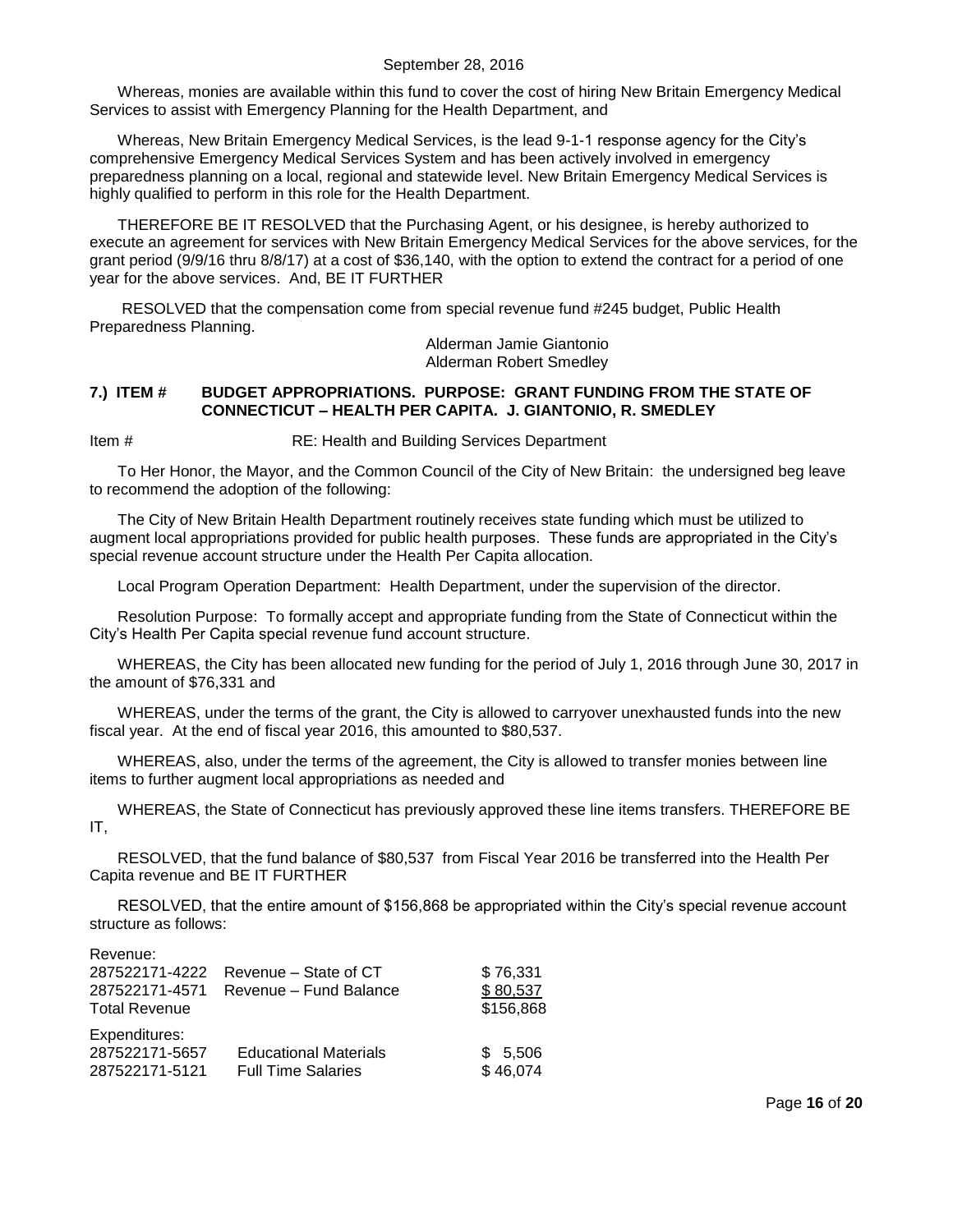| 287522171-5124            | Part Time Salaries *             | \$70,917    |
|---------------------------|----------------------------------|-------------|
| 287522171-5231            | <b>Fringe Benefits</b>           | \$16,871    |
| 287522171-5645            | <b>Books and Periodicals</b>     | 500<br>S    |
| 287522171-5435            | <b>Bldg., Rent and Utilities</b> | 3,000<br>\$ |
| 287522171-5527            | Malpractice Insurance            | 1.000<br>S  |
| 287522171-5652            | <b>Office Supplies</b>           | 4,000<br>S  |
| 287522171-5618            | <b>Medical Supplies</b>          | 3,000<br>S  |
| 287522171-5740            | Equipment                        | 4.500<br>S  |
| 287522171-5125            | <b>Student Interns</b>           | 1.500       |
| <b>Total Expenditures</b> |                                  | \$156,868   |

Notes:

\*Existing part time temporary positions funded through Health Per Capita Grant in previous years.

## Alderman Jamie Giantonio Alderman Robert Smedley

### <span id="page-16-0"></span>**8.) ITEM # LEAD POISONING AND PREVENTION. PURPOSE: RECEIPT OF ADDITIONAL FUNDING OF \$31,130 FROM THE STATE OF CONNECITCUT DEPARTMENT OF PUBLIC HEALTH. J. GIANTONIO, R. SMEDLEY**

Item # RE: Health and Building Services Departments

To Her Honor, the Mayor, and the Common Council of the City of New Britain: the undersigned beg leave to recommend the adoption of the following:

Program Objective: To accommodate changes to the CT General Statutes related to lead poisoning and prevention that went into effect on January 1, 2009. In response, the Legislature made changes to Public Act 07-02 that include allocated funds for use by local health departments to assist in responding to an anticipated increase in case numbers and to support new lead activities. The new lead activities will include: referrals to medical providers for blood lead screening of children who are at risk for lead, environmental health casemanagement services for such children, and education for parents of these children.

Local Program Operation Department: Health, under the supervision of the Director.

Resolution Purpose: To approve the receipt of additional funding from the State of Connecticut Department of Public Health through this subcontract with the New Britain Health Department.

WHEREAS; the State Department of Public Health, through this subcontract, has notified the City that funding in the amount of \$31,130 has been awarded to the New Britain Health Department for fiscal year 7/1/16 through 6/30/17.

WHEREAS; the New Britain Health Department will utilize these funds to monitor blood lead screening of children who are at risk for lead poisoning and provide public health case-management services for such children and education to parents of such children, THEREFORE BE IT,

THEREFORE BE IT RESOLVED, that The Mayor be authorized to sign the contract agreement for this program. And

RESOLVED, that the amount of \$31,130 be appropriated into the Health Per Capita Fund, Lead Poisoning Prevention and Control Program as follows:

| Revenue:       |                                |          |
|----------------|--------------------------------|----------|
| 287522172-4222 | State of CT – CADH             | \$31,130 |
|                |                                |          |
| Expenditures:  |                                |          |
| 287522172-5121 | <b>Full-Time Salaries</b>      | \$27.731 |
| 287522172-5231 | Medicare                       | 402      |
| 287522172-5657 | Programs/Educational Materials | 397      |
| 287522172-5611 | <b>Office Supplies</b>         | 300      |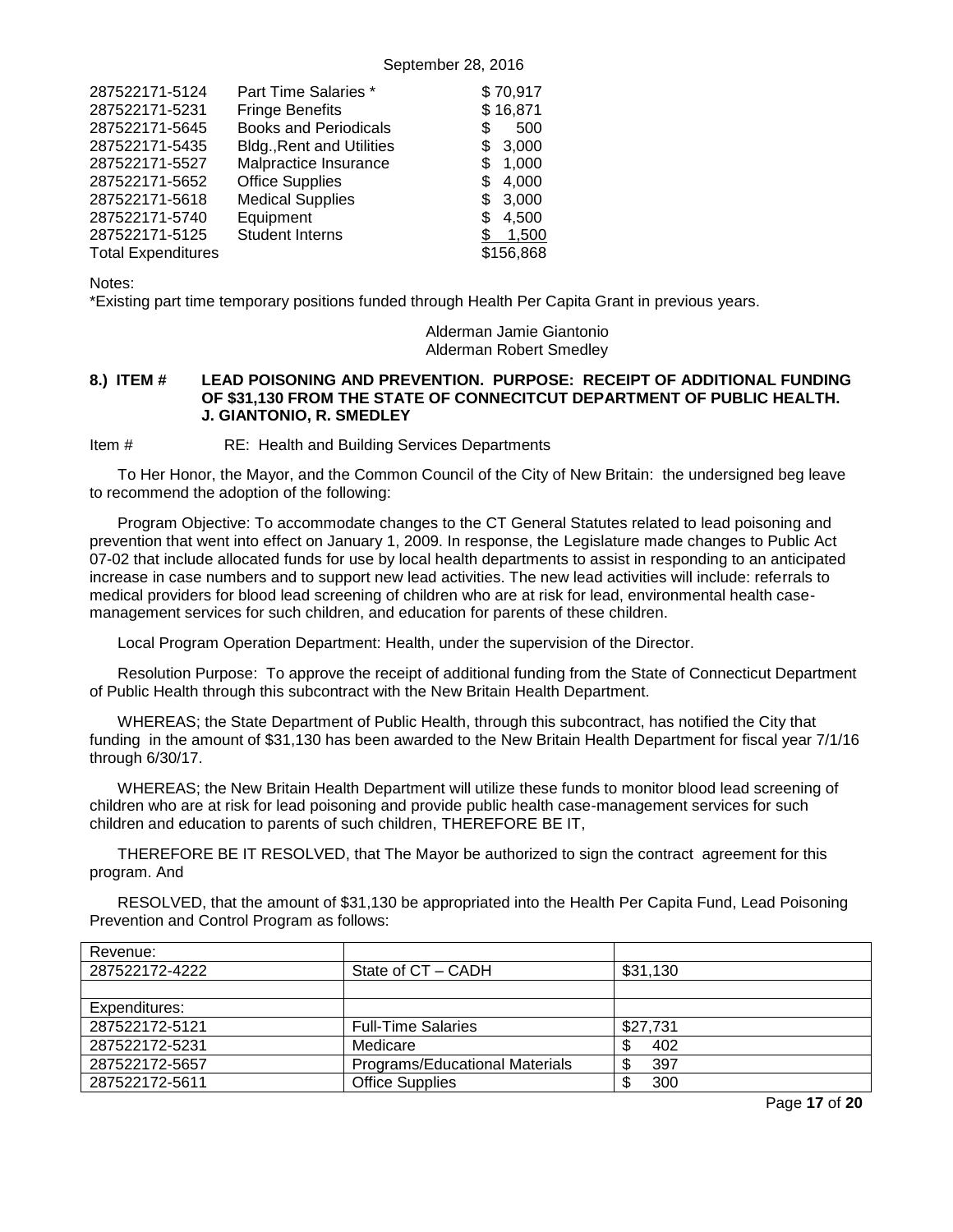| EOO!<br>287522172<br>$\sim$<br>ာ၁၁ | :ontractual<br>traciual | 2.300<br>灬<br>۰D |
|------------------------------------|-------------------------|------------------|
|                                    | otal<br>Expenditures    | 130<br>ົ<br>აა   |

Alderman Jamie Giantonio Alderman Robert Smedley

#### <span id="page-17-0"></span>**9.) ITEM # OBESITY IN SCHOOL AGE CHILDREN. PURPOSE: RECEIPT OF FUNDING OF \$25,114 FROM THE STATE OF CONNECTICUT DEPARTMENT OF PUBLIC HEALTH. J. GIANTONIO, R. SMEDLEY**

Item # RE: Health and Building Services Department

To Her Honor, the Mayor, and the Common Council of the City of New Britain: the undersigned beg leave to recommend the adoption of the following:

Program Objective: To assess the prevalence and demographics of obesity in school age children at preschool, kindergarten,  $6<sup>th</sup>$  grade and  $9<sup>th</sup>$  grade in the City of New Britain. Health Department nurses will extract data from existing Health Assessment forms.

Local Program Operation Department: Health, under the supervision of the Director.

Resolution Purpose: To approve the receipt of grant funding from the State of Connecticut for the grant period of October 1, 2016 – September 30, 2017 for the New Britain Health Department.

WHEREAS; the State of Connecticut Department of Public Health has granted the City of New Britain funding in the amount of \$25,114 for the period 10/1/2016 through 9/30/17.

WHEREAS; these funds are to be used by the New Britain Health Department to identify clients with healthassociated risk factors NOW THEREFORE BE IT

RESOLVED, that the Mayor, Erin Stewart, be authorized to sign any necessary and appropriate agreements in order to secure the use of such funds. BE IT FURTHER

RESOLVED, that the monies in the amount of \$25,114 be appropriated within a special revenue fund as follows:

| REVENUE:                  |                              |           |
|---------------------------|------------------------------|-----------|
| 234522170-4222            | Revenue - St of CT           | \$25,114  |
| EXPENDITURES:             |                              |           |
| 234522170-5124            | <b>Part Time Salaries</b>    | \$14.410  |
| 234522170-5231            | Medicare                     | \$<br>157 |
| 234522170-5611            | <b>Office Supplies</b>       | \$<br>547 |
| 234522170-5331            | <b>Professional Services</b> | \$10,000  |
| <b>Total Expenditures</b> |                              | \$25,114  |

Alderman Jamie Giantonio Alderman Robert Smedley

### <span id="page-17-1"></span>**10.) ITEM # GRANT FUNDED PERSONNEL PERFORM SERVICES. PURPOSE: MINIMIZING THE RISK OF SPREADING SEXUALLY TRANSMITTED DISEASES THROUGH AWARENESS, INDENTIFICATION, TREATMENT AND INTERVENTION. J. GIANTONIO, R. SMEDLEY**

Item # RE: Health and Building Services Departments

To Her Honor, the Mayor, and the Common Council of the City of New Britain: the undersigned beg leave to recommend the adoption of the following:

Program Objective: minimizing the risk of spreading sexually transmitted diseases through awareness, identification, treatment and intervention. Grant funded personnel perform services within the Health Department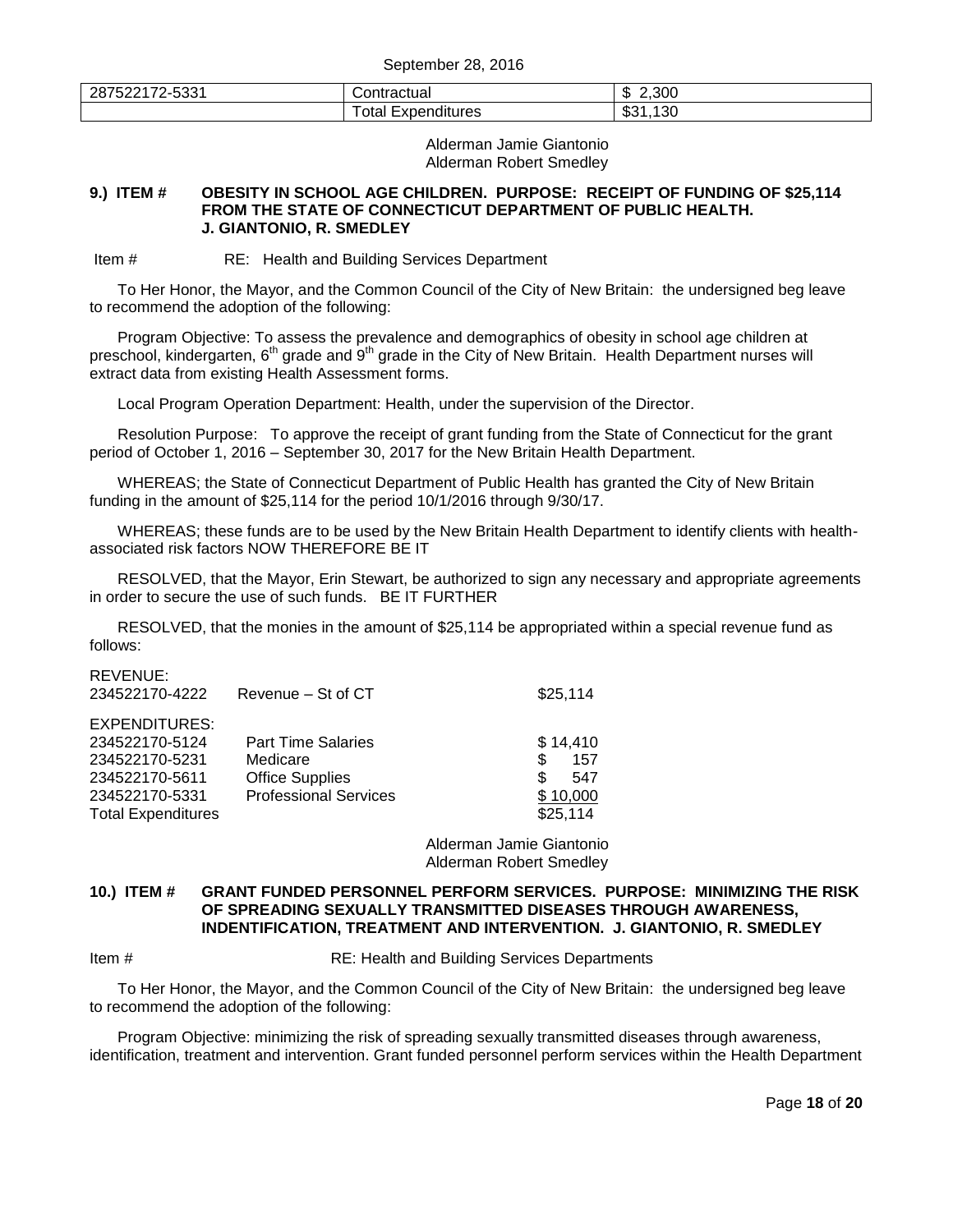and throughout the City of New Britain in order to promulgate the program plan. The initial year of grant funding was July 1980.

Local Program Operation Department: Health, under the supervision of the Director.

Resolution Purpose: to provide notification that the grant has been continued through June 30, 2017, and to approve receipt of funding.

WHEREAS, the control of sexually transmitted diseases remains a core public health function in the City of New Britain and

WHEREAS; the New Britain Board of Health runs a Sexual Health Center which has conducted prevention and control programs for sexually transmitted diseases (STDs) for many years, and

WHEREAS; the State Department of Public Health has notified the City that funding comprised of State and Federal funds, is being provided at \$13,223 for fiscal year 2016-2017

THEREFORE BE IT RESOLVED, that The Mayor be authorized to sign any necessary and appropriate agreements in order to secure the use of such funds for said program and

BE IT FURTHER RESOLVED, that the Special Revenue Fund, STD Control Program #280 for the purpose of recording all income and expenditure activity and reflect an authorized expenditure budget of \$13,223 and an anticipated income from the State of Connecticut of \$13,223 for fiscal year 07/01/16 through 06/30/17.

| Revenues:<br>280522154-4222<br>Expenditures:                         | FY 2016/17<br>St of CT                                                                              | \$13,223.00                                                                |
|----------------------------------------------------------------------|-----------------------------------------------------------------------------------------------------|----------------------------------------------------------------------------|
| 280522154-5124<br>280522154-5231<br>280522154-5876<br>280522154-5810 | <b>P/T Salaries</b><br>Medicare<br>Administration<br>Fees & Membership<br><b>Total Expenditures</b> | \$12,429.00<br>174.00<br>S<br>500.00<br>S<br>S<br>120.00<br>13,223.00<br>S |

Alderman Jamie Giantonio Alderman Robert Smedley

#### <span id="page-18-0"></span>**11.) ITEM # SENIOR CENTER. PURPOSE: COMMUNITY BASED EXERCISE PROGRAM ZUMBA GOLD FOR SENIORS. J. GIANTONIO, R. SMEDLEY**

Item # RE: Health and Building Services Department

To Her Honor, the Mayor, and the Common Council of the City of New Britain: the undersigned beg leave to recommend the adoption of the following:

Program Objective: To provide a community based exercise program to seniors in New Britain, whom otherwise may not receive these services. Funds will be used for a certified exercise instructor to conduct Zumba Gold for Seniors on a weekly basis at the New Britain Senior Center from October 1, 2016 -through September 30, 2017.

Local Program Operation Department: Health, under the supervision of the Director.

WHEREAS; The New Britain Health Department is committed to providing education and prevention activities for City seniors

WHEREAS; The North Central Area Agency on Aging (NCAAA) has made available \$3,620 of Title III-D funds for the Health Department's Zumba Gold for Seniors.

THEREFORE, BE IT RESOLVED, that The Director of Health is authorized to sign any necessary and appropriate agreements in order to secure the use of such funds for said program and